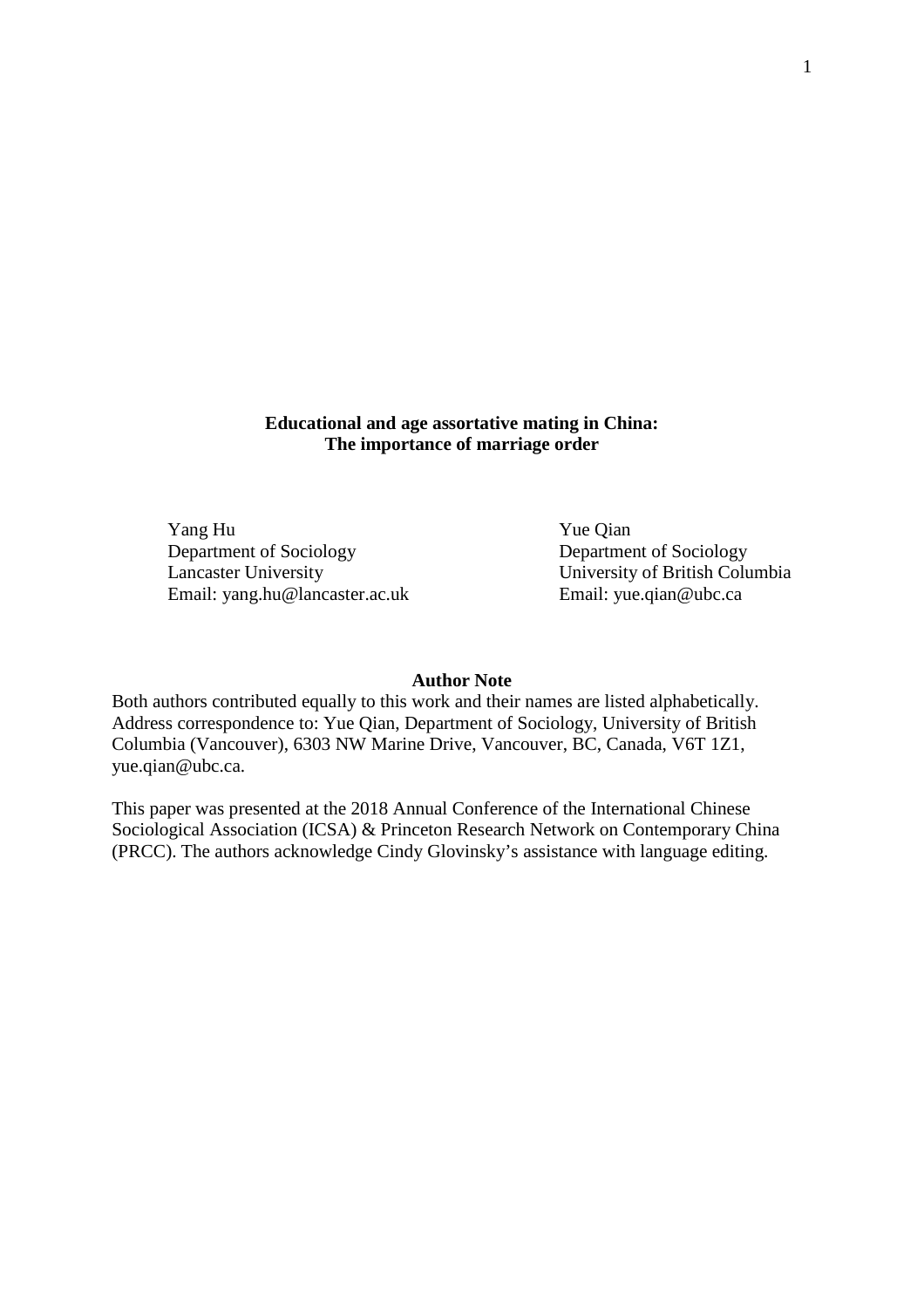### **Abstract**

**Objective:** Drawing on the preference-opportunity framework of union formation, we compare patterns of assortative mating on education and age between first marriages and remarriages in contemporary China.

**Background:** Family change in China is characterized by a decline in first marriages, an increasing divorce rate, and a growing number of remarriages, like in many Western countries. Assortative mating plays a key role in the (re)production of socioeconomic inequality, but research on marital sorting in remarriages remains limited, especially in non-Western contexts.

**Method:** Our analysis drew on pooled, nationally-representative data from six waves of the Chinese General Social Survey and China Family Panel Studies between 2010 and 2015 (*N* = 48,737 individuals). We used log-linear models to examine educational assortative mating patterns and multinomial logit regressions to analyze age assortative mating patterns. **Results:** Educational homogamy was more likely to occur in first marriages than in remarriages. Compared with marrying a similarly-aged spouse, both previously-married men and women were more likely than their never-married counterparts to marry a much older spouse and less likely to marry a much younger spouse.

**Conclusion:** Our findings suggest that remarriage is incompletely institutionalized in China in that the rules underpinning the systematic pairing of spouses with similar traits in first marriages are less salient in configuring the assortative mating patterns in remarriages. The results highlight the importance of marriage order—as a resource for the never married and a disadvantage for the previously married—in shaping the preference-opportunity structure in the Chinese marriage market.

**Keywords:** Age, Assortative Mating, Education, Gender, Marriage, Remarriage.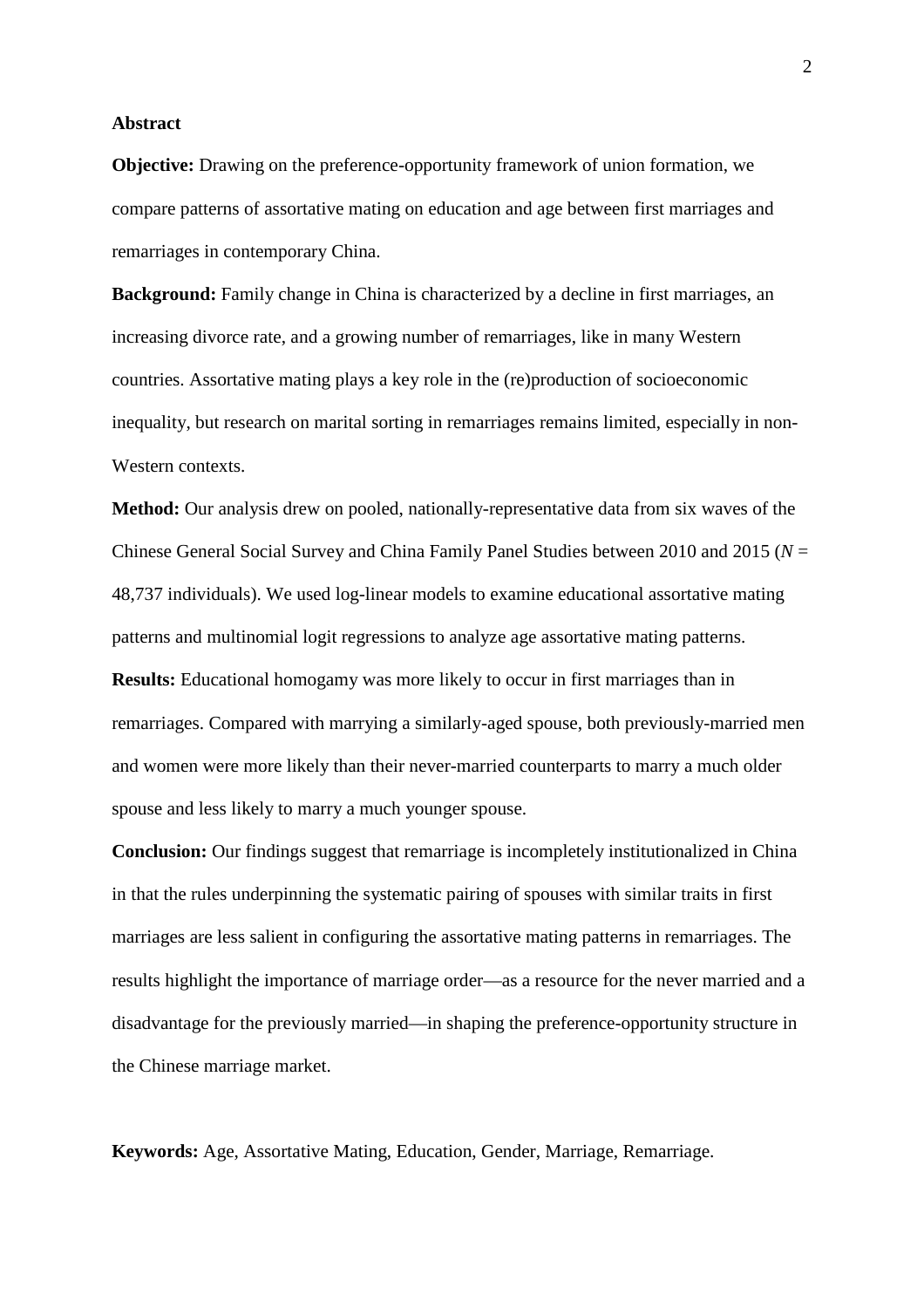Assortative mating, the question of "who marries whom" has important implications for the production and reproduction of social inequality (Schwartz, 2013). Despite the decline of first marriage and the rise of remarriage in many countries (Cherlin, 2004; Raymo et al., 2015; Wang & Zhou, 2010), scholarly efforts remain limited in examining how marriage order i.e., first marriages vis-à-vis remarriages—may shape the pattern of assortative mating (for exceptions, see Choi & Tienda, 2017; Gelissen, 2004; Qian & Lichter, 2018; Shafer, 2013a, 2013b). In addition, existing research has predominantly examined marital sorting on social and economic traits such as education, race, and immigrant status, but much less is known about how age may affect assortative mating patterns (for reviews, see Blossfeld, 2009; Kalmijn, 1998; Schwartz, 2013). The institution of marriage is imbued with symbolic meanings beyond mere socio-economic considerations (Cherlin, 2004). Since the availability of potential spouses in the marriage market and individuals' marital behaviors and strategies change over the life course (Hu & To, 2018; Rosenfeld & Thomas, 2012; Qian & Preston, 1993), it is pivotal to also consider the role played by age in shaping marital sorting and how the patterns of age pairing differ between first and higher-order marriages. The comparison of assortative mating in first marriages and remarriages—in the dimensions of education and age—thus promises important and new insights into family changes and broader processes of social stratification.

It is pertinent to compare assortative mating in first and higher-order marriages against the backdrop of unfolding demographic transitions in China (Wang & Zhou, 2010). Annual rates of marriage and divorce (i.e., number of marriages/divorces per 1,000 population) from 1985 to 2016 are shown in Figure 1. The marriage rate had fluctuated in post-reform China and has been in steady decline since 2013. The divorce rate has undergone a nearly eight-fold increase from 0.4 to 3.0 over the same period. Notably, the divorce rate in today's China is comparable to that in Western countries such as the United States, where the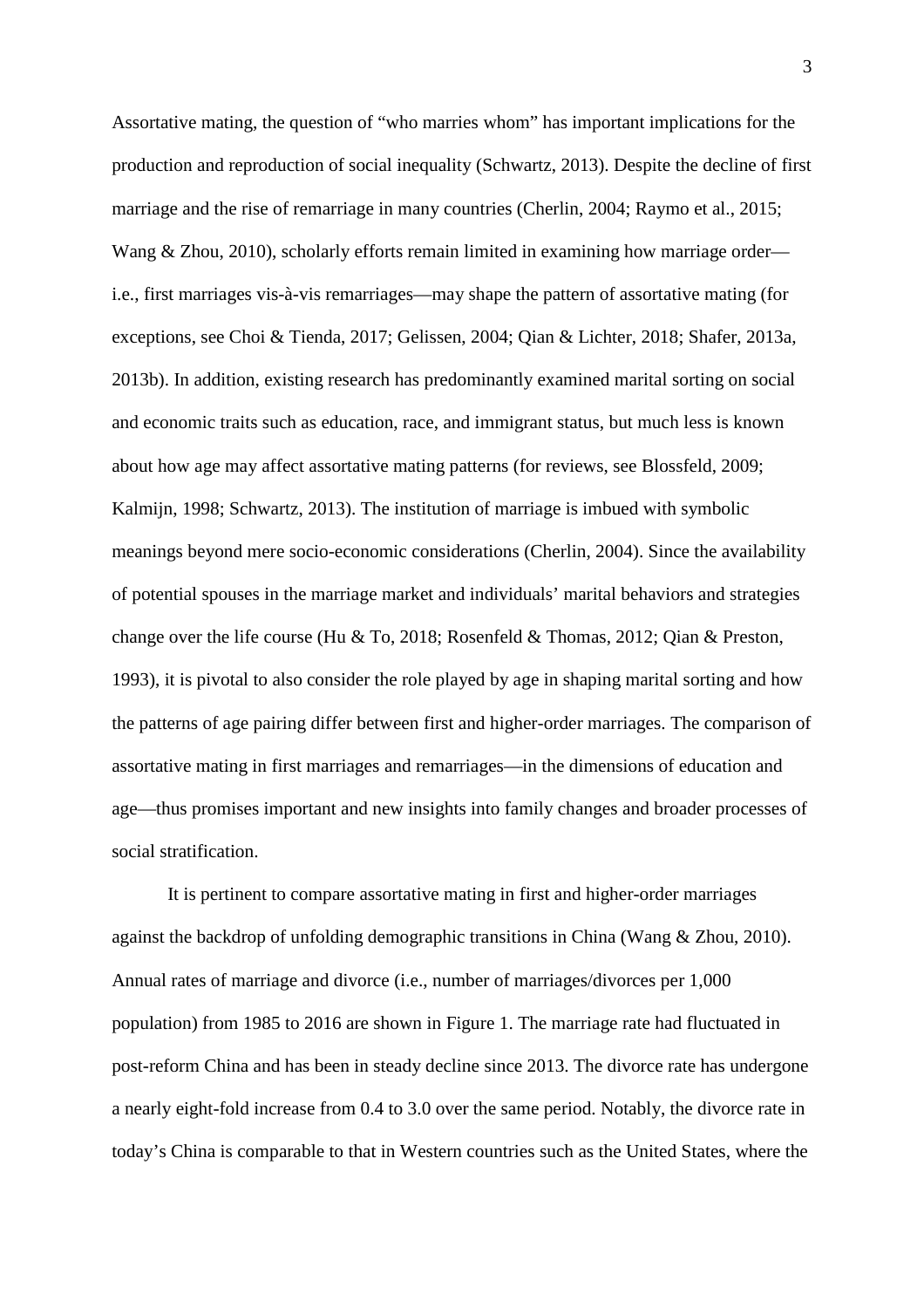divorce rate was 3.2 in 2016 (National Center for Health Statistics, 2017). In addition, only 3.0% of newly married people in 1985 had previously married, and this has increased dramatically to 16.3% in 2016 (China Statistics Yearbook, 2017). Clearly, the decline in first marriage rates and the increase in divorce and remarriage rates have become the characterizing features of the changing demography of families in contemporary China.



Source: Authors' calculations using data on annual marriage registrations, divorce registrations, and population size from the 2002, 2011, and 2017 China Statistics Yearbooks (accessed from the National Bureau of Statistics of China website on July 14, 2018, [http://www.stats.gov.cn/tjsj/ndsj/\)](http://www.stats.gov.cn/tjsj/ndsj/).

Using pooled data from multiple waves of the Chinese General Social Survey and China Family Panel Studies between 2010 and 2015, we compared educational and age assortative mating patterns between first and higher-order marriages. Results showed that educational homogamy was less likely in remarriages than in first marriages; and age hypergamy (i.e., marrying older spouses) was more likely to occur among remarried men and women than among their first-married counterparts. The results suggest that compared with first marriage, the weaker strength of educational homogamy in remarriage may help mitigate economic inequality arising from marital sorting on education (Hu & Qian, 2015). The results also suggest that age is an important resource in mate selection for some but, at the same time, a detriment to marriage prospects for others. In light of the results, we highlight the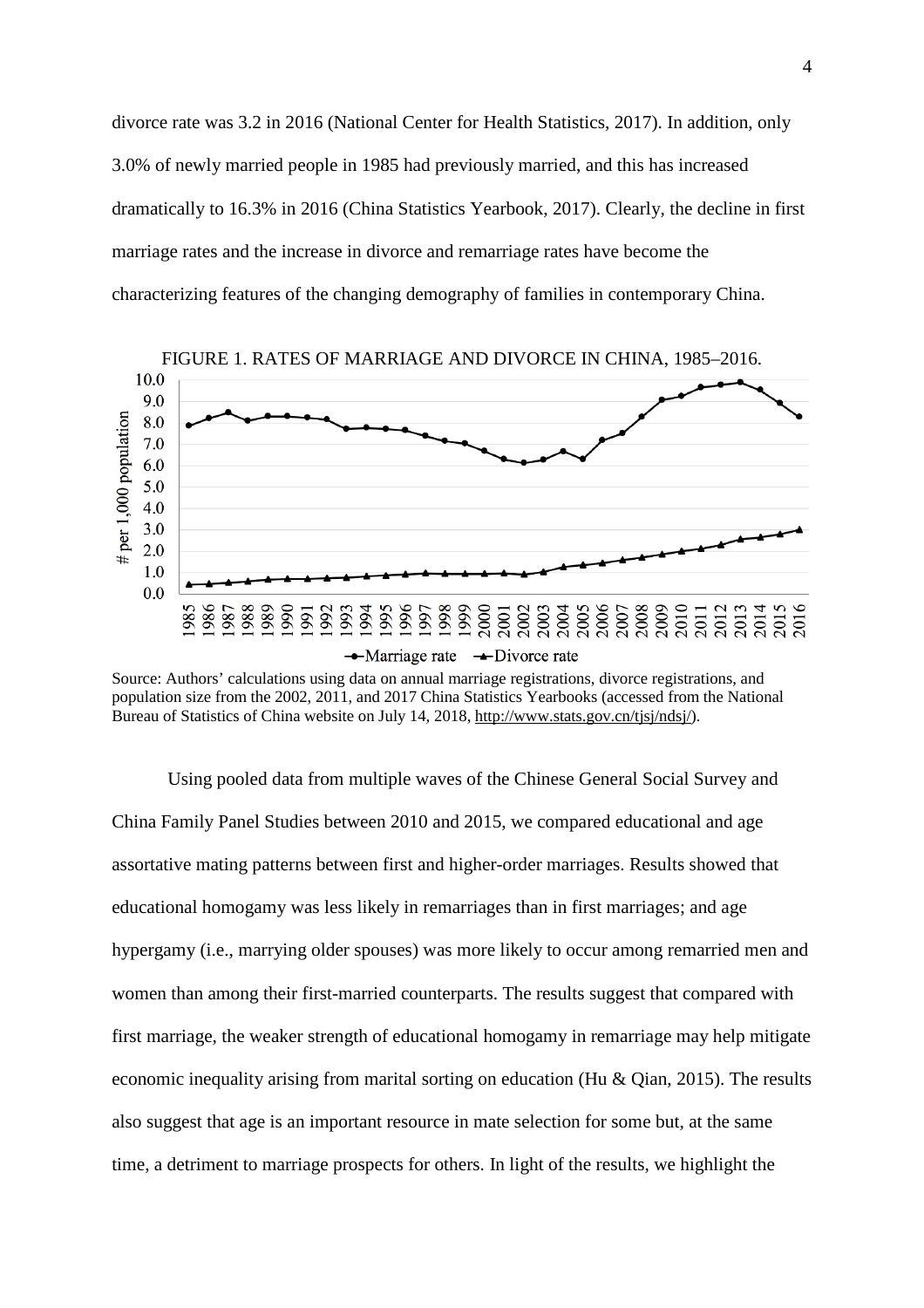distinct preference-opportunity structures of first and higher-order marriages in China and underline the importance of marriage order for the study of assortative mating.

# THEORETICAL CONSIDERATIONS

This research is guided by a preference-opportunity framework. On the one hand, individuals seek to maximize their utility in the marriage market (Becker, 1981). Individual preferences for a "suitable" spouse are informed by the social, economic, and cultural institutions in which the marital institution is embedded (Buss et al., 2001; Cherlin, 2004; Oppenheimer, 1988). On the other hand, individuals' ability to realize their preferences is constrained by structural opportunities that define the pool of potential spouses (Schwartz, 2013). Moreover, individual traits such as socioeconomic status and age may also determine the extent to which people can realize their preferences in the marriage market (Mu & Xie, 2014). It is likely that the preference-opportunity structure for marriage may differ between never-married and previously-married individuals. Remarriage is an "incomplete institution" that is only loosely regulated by rules underlying first marriage (Cherlin, 1978). Because the marital institution provides no "standard solutions" for how family roles and relations should be organized in remarriages (Cherlin, 2004), the systematic pairing of spouses with similar traits may be weaker among remarried couples. Therefore, we expect spouses to be less homogamous with respect to education and age in remarriages than in first marriages.

# *Educational Assortative Mating*

In contemporary China, education has played an increasingly important role in shaping individual preferences and structural opportunities of union formation (Han, 2010; Qian & Qian, 2014). With the reinstatement and expansion of formal schooling and tertiary education following China's 1978 economic reform, education has become a crucial indicator of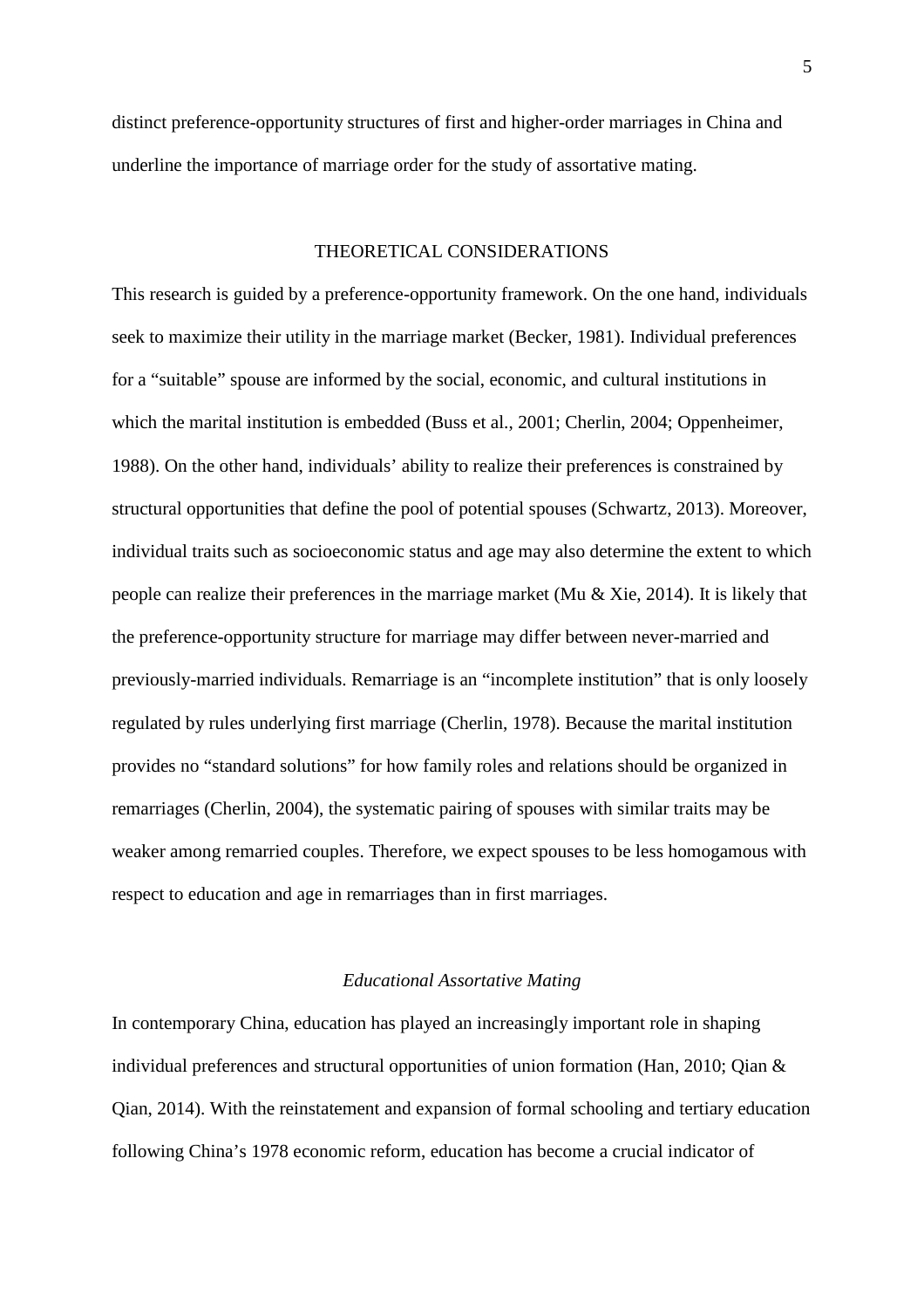people's social status and human capital (Yeung, 2013). In the meantime, gender gaps in all levels of education have narrowed over the past decades (Treiman, 2013). Because educational institutions are potential sites for dating and mating, educational homogamy tends to increase with prolonged schooling (Mare, 1991). Moreover, education also helps homogenize ideological orientations and cultural tastes, which may reinforce preferences for status homogamy (Bruze, 2011). Prior research has indeed documented the presence and rise of educational assortative mating in China (Han, 2010; Qian & Qian, 2014, 2017).

*We hypothesize that educational homogamy is less likely in remarriages than in first marriages* (*Hypothesis 1*). Individuals tend to prefer marrying similarly-educated spouses (Higgins et al., 2002). However, because divorced and widowed people, usually in middle to late life, face a thin marriage market for potential partners (Rosenfeld & Thomas, 2012), they may cast a wider net when searching for spouses by relaxing their preferences for educational homogamy. Yet further, education may be less relevant in higher-order than first marriages altogether. Although educational institutions serve as a key match-making site for the never married, the previously married are less likely to meet their remarriage partners in schools, given the concentration of remarriages in later life stages (Hu & To, 2018; Shafer, 2013a). Whereas education is often a proxy for long-term economic potential in the first-marriage market, the socioeconomic status of previously-married people is more clearly signalled by their occupation, income and wealth, which renders education a tangential socioeconomic indicator in the remarriage market (Oppenheimer, 1988; Qian, 2017).

# *Age Assortative Mating*

The patterns of age pairing in first and higher-order marriages have received scant scholarly attention (for exceptions, see Gelissen, 2004; Qian & Lichter, 2018; Shafer, 2013a). Unlike socioeconomic resources that confer sought-after status, age is a double-edged sword that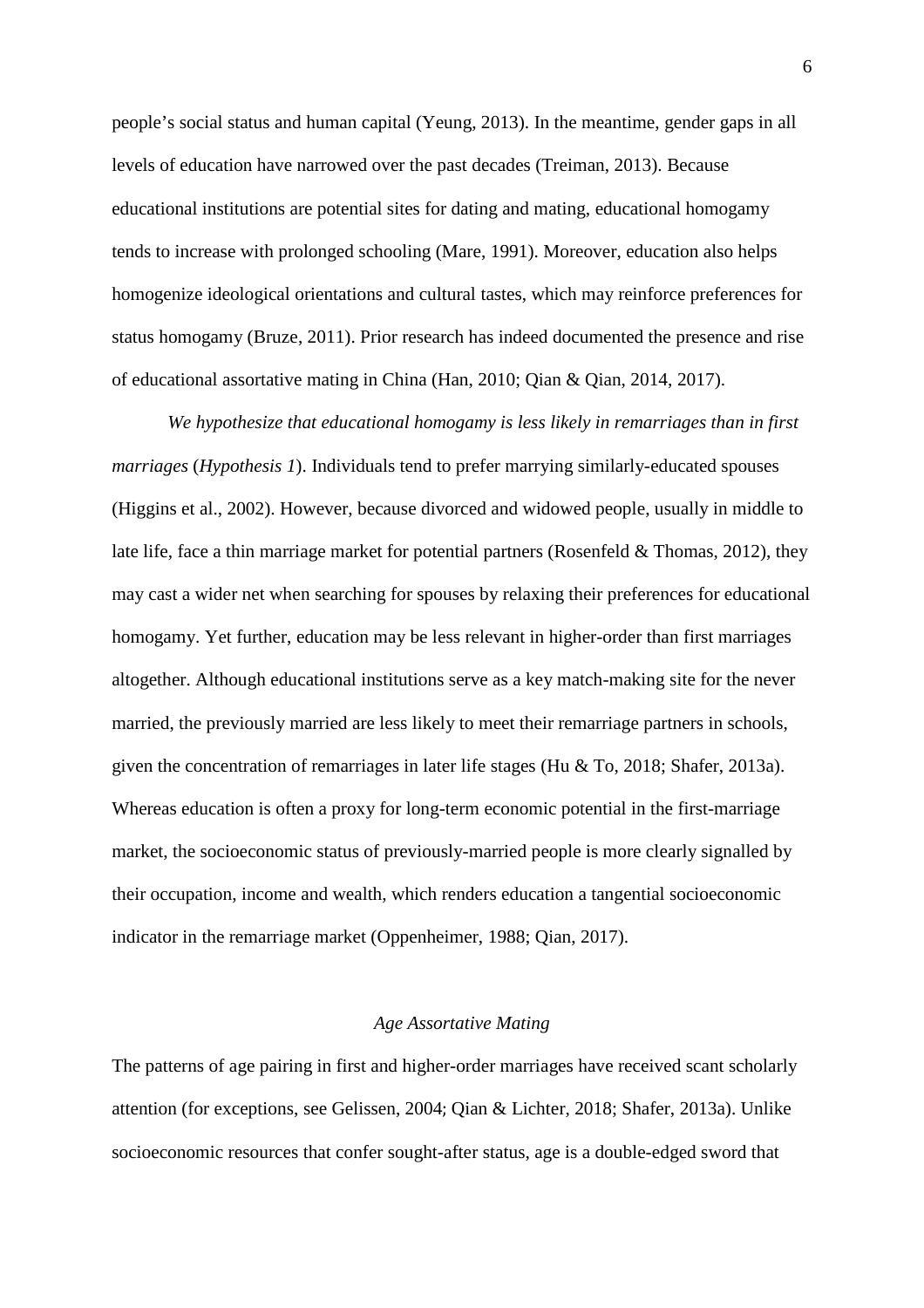represents both an asset and a liability in the marriage market. Age is indicative of symbolic status and power, especially for men, in the Chinese family, in which patriarchal norms regulate the distribution of power by individuals' age-cum-sex attributes (Hu & Scott, 2016). Since patriarchal traditions oblige men to be the breadwinners and age correlates with the accumulation of economic resources, women tend to marry men who are older than themselves in pursuit of economic stability (Poppel et al., 2001), especially given the resurgence of gender inequality in China's labor market in recent decades (Mu & Xie, 2014). A woman's youth is considered a valuable resource, as the sexualized construction of femininity associates "youthful looks" with physical attractiveness and fecundity in China and elsewhere (England & McClintock, 2009; Ji, 2015).

*We expect age homogamy to be less likely in remarriages than in first marriages* (*Hypothesis 2*). First, the opportunity structure enforces age homogamy more closely in the first-marriage than in the remarriage market. The cohort-based organization of education fosters marriages between individuals of similar ages (Smits, 2003). Compared with first marriages, the routes through which remarriage partners meet are more diverse (Shafer, 2013b), which may contribute to age heterogamy in remarriages. Second, due to the backlash of previous life events, remarriage opportunities are constrained by the social stigma attached to divorce and widowhood (Hu & To, 2018). In particular, because raising someone else's heir is frowned upon in China, children from previous marriages are often viewed as a "heavy burden" and make remarriage more difficult for both genders (Huang, 2012). Given their weaker bargaining position in the marriage market, divorcé(e)s and widow(er)s may be less likely to fulfil their age preferences for mates, compared to the never married. Moreover, divorcé(e)s and widow(er)s may need to draw on additional resources to compensate for their disadvantage in the marriage market. Indeed, marrying a spouse much older than oneself was found to be a key compensatory strategy, particularly for women (Poppel et al., 2001).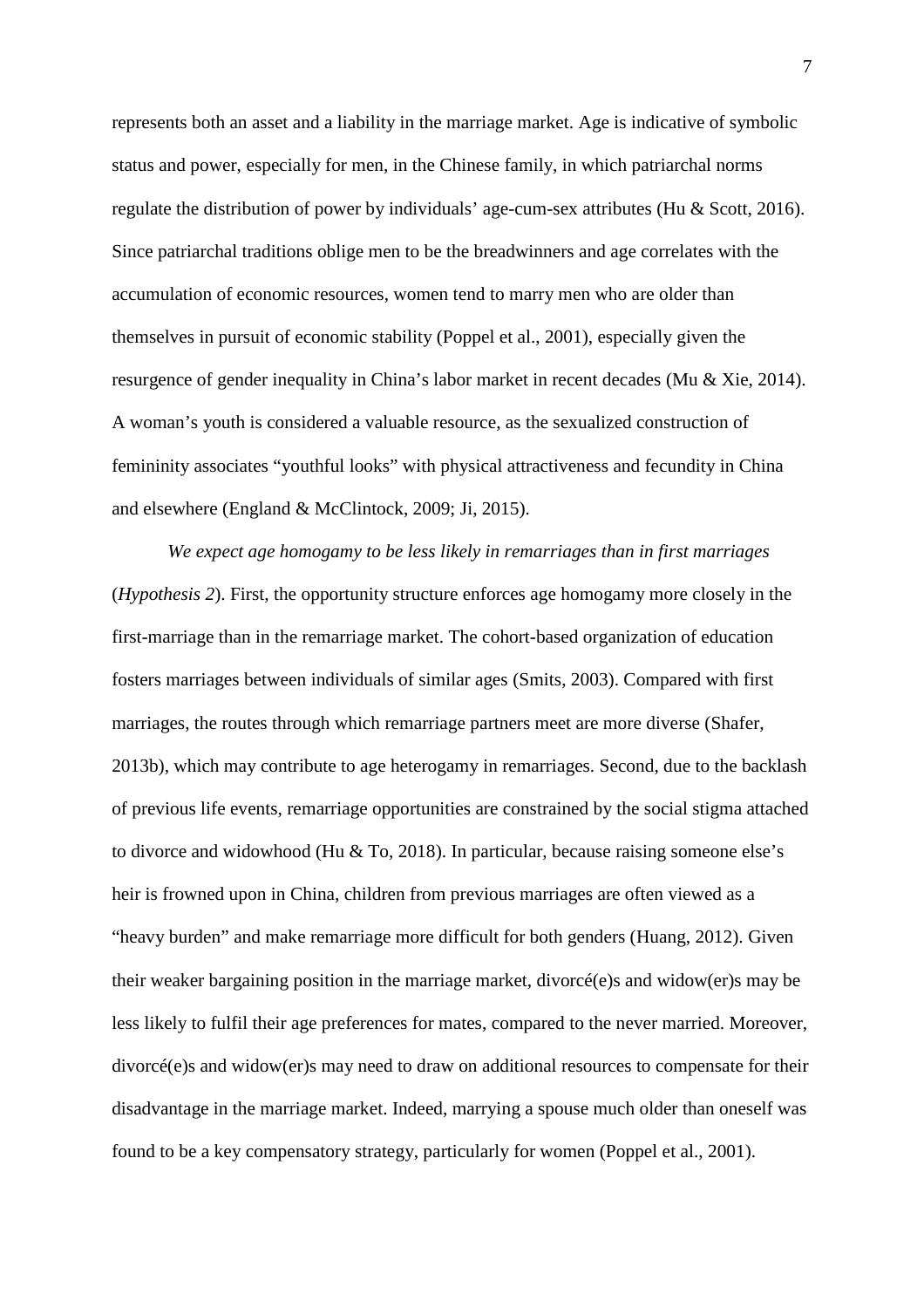#### **METHODS**

### *Data and Sample*

Data on remarriage are very limited in Chinese surveys. To ensure a sufficient number of remarriages, we pooled data from two national surveys. Our first data source is the Chinese General Social Survey (CGSS: [http://cgss.ruc.edu.cn\)](http://cgss.ruc.edu.cn/), a repeated cross-sectional survey conducted by the National Survey Research Center at Renmin University of China. Using a multistage stratified random sampling strategy, the CGSS surveyed one random member aged 18 and above from each household, with response rates of about 72% for the years we used. We used data from the 2011, 2012, 2013 and 2015 CGSS (*N* = 5,620, 11,765, 11,438 and 10,968 for each year), because they collected information on respondents' marriage order. Our second data source was the adult panel from the 2010 and 2012 waves of the China Family Panel Studies (CFPS: http://www.isss.pku.edu.cn/cfps/en), a longitudinal household panel survey newly launched by Peking University (Xie & Hu, 2014). Multistage probability-proportional-to-size sampling was used; and the household-level response rate was 81.25% for the 2010 baseline. Although the CFPS is a longitudinal survey, few respondents changed marital status between the 2 waves. Thus, we used the cross-sectional samples of the 2010 respondents ( $N = 33,600$ ) and the new respondents in 2012 ( $N = 9,326$ ).

To construct our analytical sample, we kept currently married respondents  $(N =$ 56,081)—the only group who provided spousal information. We further restricted our sample based on two criteria: (a) respondents were born after the founding of the People's Republic of China (i.e., 1950 or later), which means the upper age limit of our sample was 65 years, thereby minimizing mortality selection bias; and (b) both spouses were aged 16 years and older when they entered the current marriage. After excluding 92 respondents with missing information on the variables used in our analysis, we obtained a final analytical sample of 48,737 respondents (*N* = 24,644 for CGSS and 24,093 for CFPS).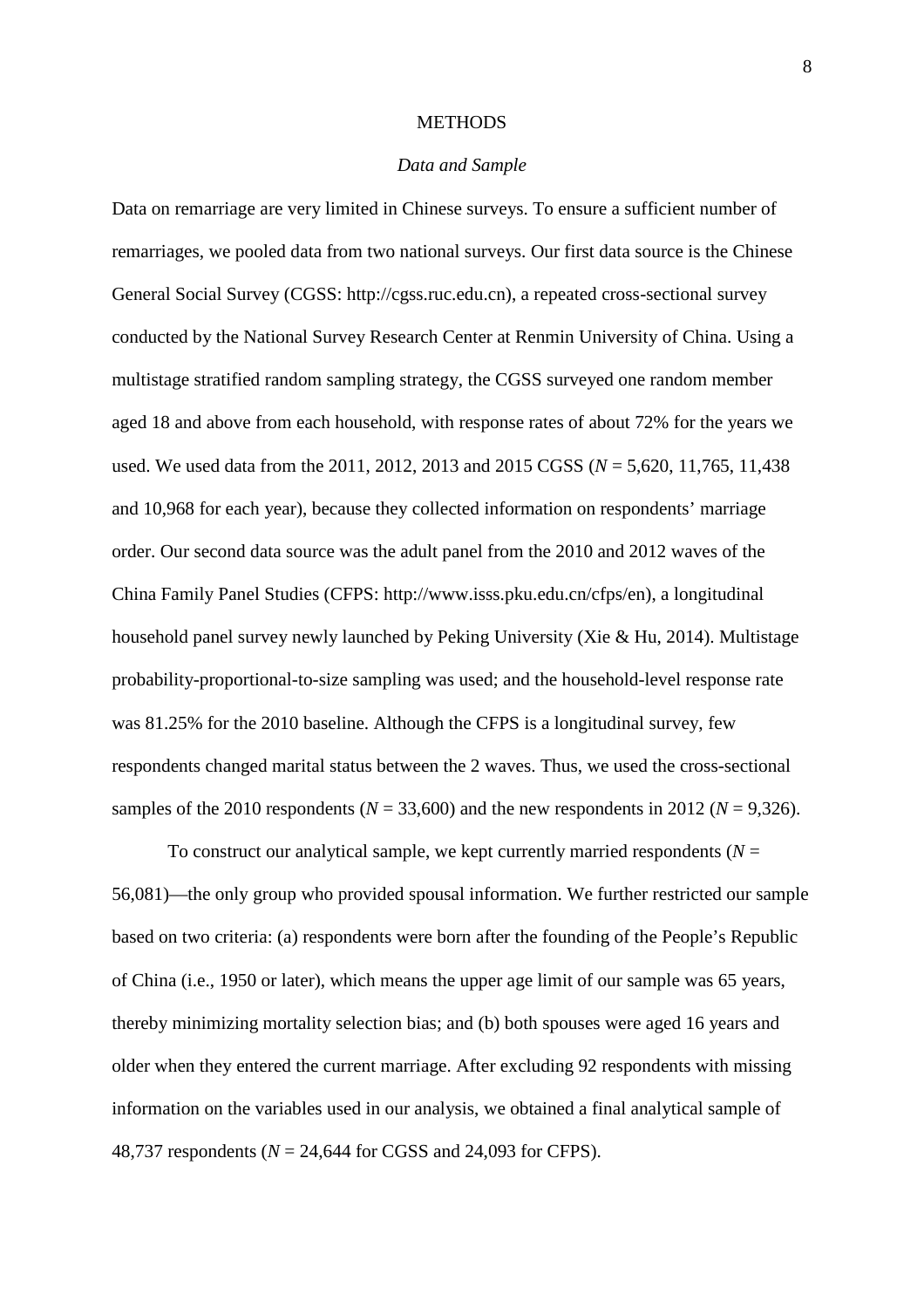#### *Variables*

Our key variable of interest is marriage order—a binary variable distinguishing first (reference category) and higher-order marriages. Unfortunately, our data did not contain any information on whether the respondents' spouses were in their first or higher-order marriages. Thus, our classification of "first marriage" and "remarriage" was based on the marital order of the respondents, irrespective of that of their spouses. Since mixed-order marriage contains one remarried spouse, remarriage was under-represented in our sample.

Married respondents were asked about their own and their spouses' educational attainment at the time of survey—a good proxy for education at the time of marriage, because only rarely do Chinese people pursue further formal education after getting married (Yeung, 2013). The educational measure contained four categories: primary school or below, junior high school, senior high school, and college or above (including vocational college [*da zhuan*], four-year university, and advanced degrees). We did not further distinguish university graduates from vocational college graduates due to small sample sizes.

Based on the year of current marriage and respondents' own and their spouses' year of birth, we calculated the age at current marriage for both spouses. Following prior research (Verbakel & Kalmijn, 2014), we grouped the husband-wife age gap, which ranged between −34 and 34, into five categories: husband younger than wife by 3 or more years ([–34, –3]), husband-wife age difference within 2 years  $([-2, 2])$ , husband older than wife by 3 to 5 years ([3, 5]), husband older than wife by 6 to 10 years ([6, 10]), and husband older than wife by 11 or more years ([11, 34]). Among the respondents in the category of  $-34$  to  $-3$  (husband younger than wife by 3 or more years), 56% had a husband-wife age gap of –3 years, and another 22% and 9%, respectively, had an age gap of –4 and –5 years, whereas the husbandwife gap of –34 represented only one extreme case in our sample. Due to cell size considerations, we did not further differentiate within the husband-wife age gap of  $-34$  to  $-3$ .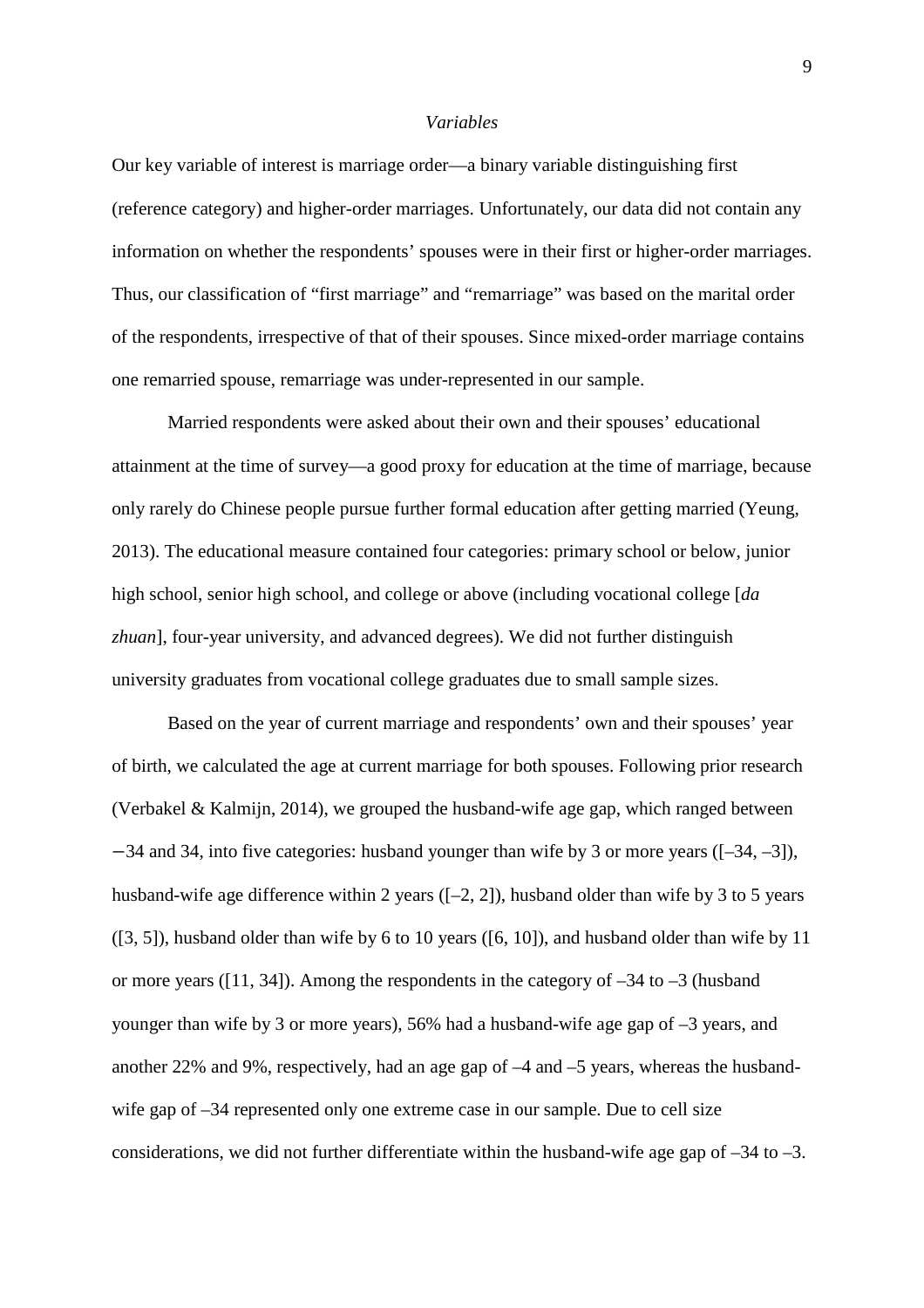We controlled for the combination of data source and survey year (referred to as data source hereafter for brevity) through six dummy variables: 2011 CGSS (reference), 2012 CGSS, 2013 CGSS, 2015 CGSS, 2010 CFPS, and 2012 CFPS. We also included a dummy variable indicating urban residence  $(=1; \text{ rural} = 0)$  in the age assortative mating analysis.

## *Analytical Strategies*

#### *Educational assortative mating: log-linear models*

We used log-linear models to examine educational assortative mating patterns. The models controlled for gender differences in the marginal distribution of education, which allowed us to identify assortative mating patterns net of the effects of population structure (Kalmijn, 2010). As the log-linear analysis took place at the couple level and in some cases both spouses were interviewed in the CFPS, we first prepared our data by randomly selecting one spouse from each couple where both spouses were interviewed. As a result, we constructed 39,928 unique dyadic records of respondents' and their spouses' educational levels. We then produced a four-way table with 192 cells, cross-tabulating husband's education (4 levels), wife's education (4 levels), data sources (6 levels), and marriage order (2 levels). Only less than 4% of the cells (7 out of 192) were empty. Our baseline model is as follows:

$$
log\mu_{ijms} = \lambda + \lambda_{im}^{HEM} + \lambda_{jm}^{WEM} + \lambda_{is}^{HES} + \lambda_{js}^{WES}
$$
 [1]

where *HE* denotes husband's education ( $i = 1, 2, 3, 4$ ), *WE* denotes wife's education ( $j = 1, 2, 3, 4$ ) 3, 4), *M* represents marriage order (*m* = 1, 2), and *S* represents data source (*s* = 1, 2, …, 6).  $\mu_{iims}$  is the expected number of marriages from data source *s*, with marriage order equal to *m*, contracted between husband in category *i* and wife in category *j* of education. The model accounts for the marginal distributions of husbands' and wives' education by marriage order and data source, as well as all other lower-order terms, but assumes no association between husband's and wife's education. We did not include the interaction terms between marriage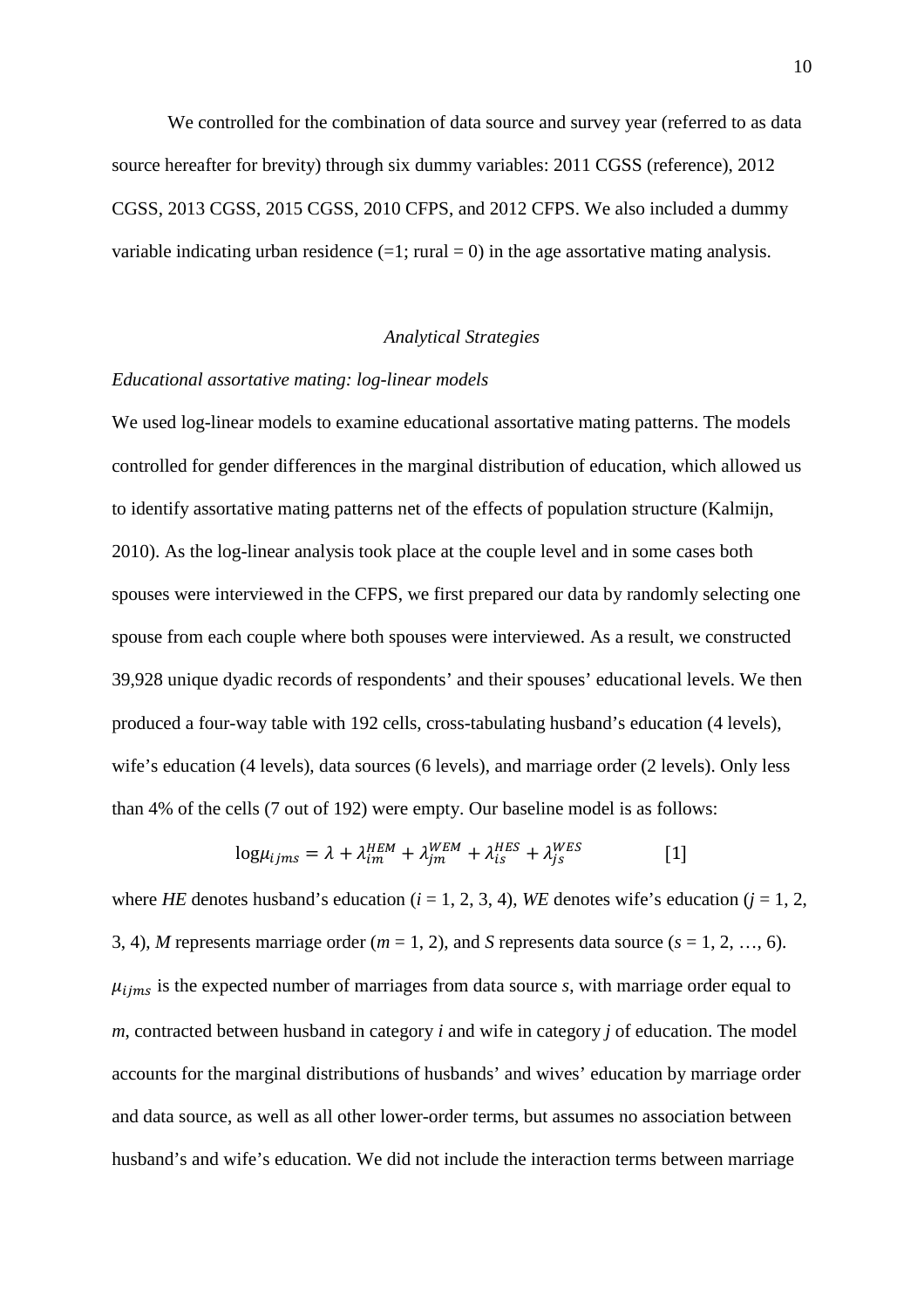order and data source, because supplementary analysis (available upon request) revealed that the odds of remarriage did not vary significantly across data sources.

In Model 2, we added an educational homogamy parameter to the cells on the main diagonal of education, as specified in Equation [2], where  $\gamma_{ij}^{\omega}$  denotes the parameter estimate for the overall strength of educational homogamy ( $O = 1$  when  $i = j$  and  $O = 0$  otherwise). We further included an interaction term between educational homogamy and marriage order in Model 3, as specified in Equation [3], in which the difference in the degree of educational homogamy between first marriages and remarriages was captured by  $\gamma_{ij}^0 \lambda_m^M$ .

$$
log\mu_{ijms} = Equation[1] + \gamma_{ij}^{O}
$$
 [2]

$$
log\mu_{ijms} = Equation[1] + \gamma_{ij}^0 \lambda_m^M
$$
 [3]

$$
log\mu_{ijms} = Equation[1] + \delta_{ij}^{E} \lambda_{m}^{M}
$$
 [4]

Because the degree of educational homogamy may vary across educational levels (Han, 2010), we allowed the main diagonal parameter to vary by the four levels of education in Model 4. As denoted in Equation [4],  $\delta_{ij}^E$  represents a set of homogamy parameters for each level of education ( $E = 1$  when  $i = j = 1, ..., E = 4$  when  $i = j = 4$ , and  $E = 0$  otherwise). Moreover, it may become more difficult for two individuals to get married as the difference in their educational levels increases (Qian, 1997). In Model 5, we used distance parameters to model educational assortative mating, as denoted in Equation [5].  $\varphi_{ij}^D$  represents a set of distance parameters  $(D = |i - j|)$  ranging from 0 to 3; three dummy variables were created with  $i = j$  as the reference category). Thus,  $\varphi_{ij}^D \lambda_m^M$  captures differences in the likelihood of crossing educational boundaries between first marriages and remarriages.

$$
log\mu_{ijms} = Equation[1] + \varphi_{ij}^D \lambda_m^M
$$
 [5]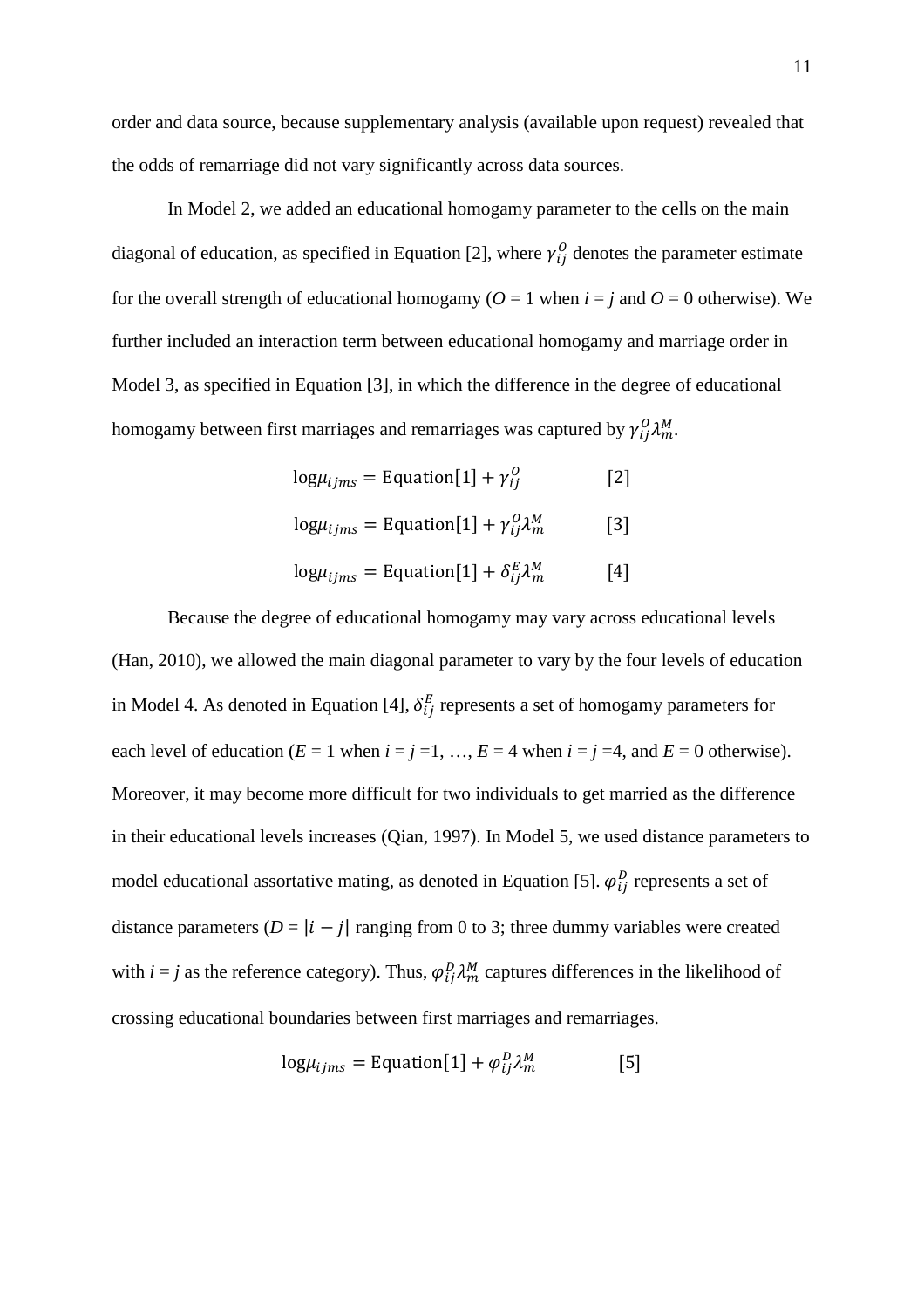## *Age assortative mating: Multinomial logit regression models*

We used multinomial logit regression models to examine age assortative mating patterns, separately for women and men. The models estimated the relative likelihood of an individual falling into a given spousal age gap as opposed to age homogamy (i.e., husband-wife age gap between –2 and 2). As it was possible for multiple CFPS respondents to cluster in the same household, we estimated cluster-robust standard errors to account for within-household correlation (Cameron & Miller, 2015). Unlike prior research that classified spouses' ages into 5-year intervals and used log-linear models to examine age assortative mating (e.g., Gelissen, 2004; Qian, 1998; Qian & Qian, 2014), we chose to directly analyze spousal age gaps (for example, see Verbakel & Kalmijn, 2014). Because 75% of the respondents had a husbandwife age gap between –3 and 3 years, using age intervals would substantially increase the misclassification rate of age pairing.

#### RESULTS

### *Educational Assortative Mating*

Table 1 presents the marginal distributions of spouses' education, by marriage order. The results are in line with Hypothesis 1 in that educational homogamy was less common in remarriages than in first marriages. The percentages of couples in which both spouses had a junior high school education, high school education, or tertiary education were smaller in remarriages than in first marriages (15.46% vs. 18.46%; 5.71% vs. 7.27%; 4.46% vs. 8.21%, respectively). According to the column and row totals, husbands and wives in remarriages were less educated than their counterparts in first marriages. This is not surprising as people in remarriages tend to be older than those in first marriages and China's mass expansion of education was relatively recent (Treiman, 2013). Thus, it is important to examine assortative mating patterns net of the marginal distributions of spouses' education (Kalmijn, 2010).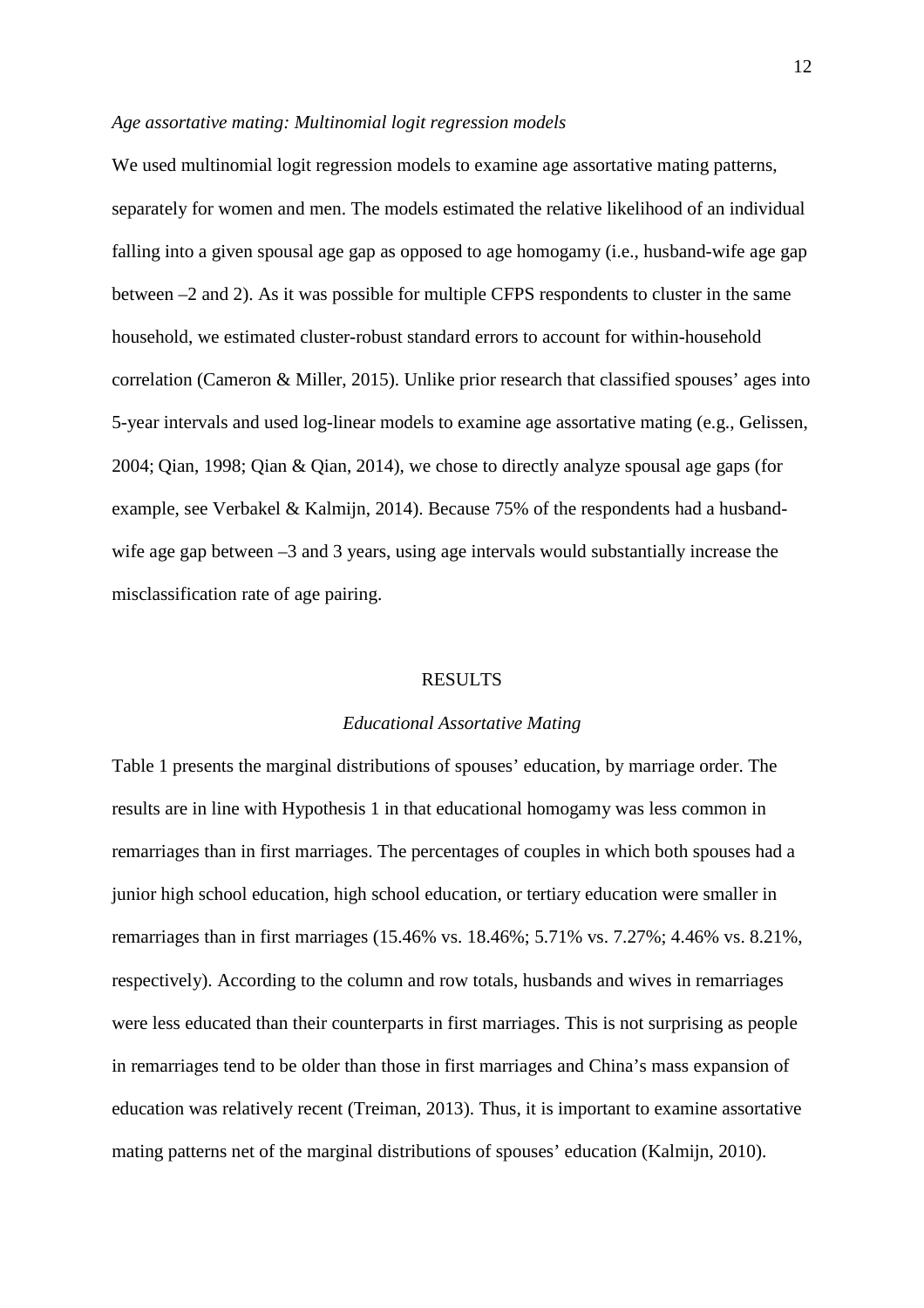| $\cup$                | Wife's education |             |        |          |        |  |  |
|-----------------------|------------------|-------------|--------|----------|--------|--|--|
| Husband's education   | $\langle$ junior | Junior      | High   | College  | Total  |  |  |
|                       | high school      | high school | school | or above |        |  |  |
| <b>First marriage</b> |                  |             |        |          |        |  |  |
| < junior high school  | 22.23            | 5.13        | 0.85   | 0.08     | 28.30  |  |  |
| Junior high school    | 14.63            | 18.46       | 4.32   | 0.80     | 38.20  |  |  |
| High school           | 3.84             | 6.80        | 7.27   | 1.95     | 19.86  |  |  |
| College or above      | 0.50             | 1.56        | 3.37   | 8.21     | 13.65  |  |  |
| Total                 | 41.21            | 31.94       | 15.81  | 11.04    | 100.00 |  |  |
| Remarriage            |                  |             |        |          |        |  |  |
| < junior high school  | 26.56            | 6.54        | 1.76   | 0.52     | 35.37  |  |  |
| Junior high school    | 13.07            | 15.46       | 6.54   | 1.45     | 36.51  |  |  |
| High school           | 3.42             | 7.57        | 5.71   | 1.66     | 18.36  |  |  |
| College or above      | 0.62             | 1.56        | 3.11   | 4.46     | 9.75   |  |  |
| Total                 | 43.67            | 31.12       | 17.12  | 8.09     | 100.00 |  |  |

Table 1. *Percentage distribution of husband's and wife's educational attainment, by marriage order*

*Note*. *N* (First marriage) = 38,964; *N* (Remarriage) = 964. Chi-square tests indicated that husbands' and wives' marginal distributions of education significantly differed by marriage order. Column and row percentages may not add up to 100% due to rounding.

Table 2 presents the log-linear results of educational assortative mating for the key parameters and model fit indices (i.e., Bayesian information criterion [BIC]) (full results available upon request). A smaller value of BIC indicates a better and more parsimonious model fit (Raftery, 1986). Our baseline Model 1 assumed no association between husband's and wife's education; and not surprisingly, the BIC was much greater than zero, indicating a poor model fit. In Model 2, adding a homogamy parameter along the main diagonal substantially reduced the BIC, suggesting a strong tendency for Chinese people to marry within their educational groups. In Model 3, we included an interaction term between educational homogamy and marriage order. The further reduction of the BIC from Model 2 to Model 3 indicates a significant variation in the likelihood of educational homogamy with marriage order. Instead of having a unified parameter for educational homogamy, we allowed the homogamy parameter to vary across educational levels in Model 4, which further reduced the BIC. In Model 5, our best fitting model with a negative BIC, we used distance parameters to estimate how the odds of crossing a given number of educational levels relative to the odds of educational homogamy differed between first marriages and remarriages.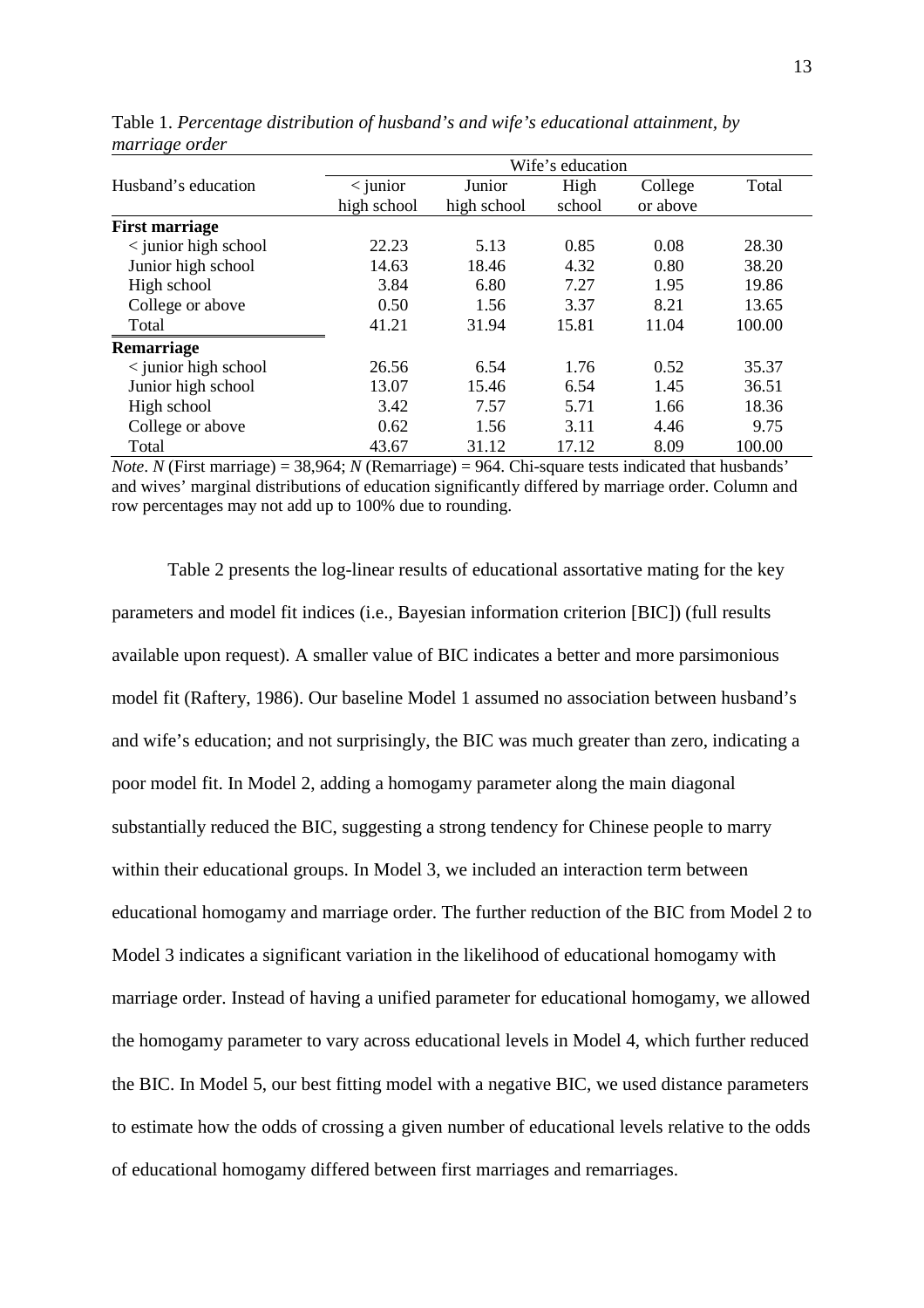|                                                   | (M1)            | (M2)        | (M3)        | (M4)        | (M5)        |
|---------------------------------------------------|-----------------|-------------|-------------|-------------|-------------|
|                                                   | <b>Baseline</b> | $M1 + O$    | $M2 + OR$   | $M1 + MR$   | $M1 + DR$   |
| Remarriage (ref. = First marriage)                | $-3.424***$     | $-3.484***$ | $-3.278***$ | $-3.573***$ | $-3.582***$ |
|                                                   | (0.066)         | (0.058)     | (0.075)     | (0.159)     | (0.062)     |
| Homogamy                                          |                 | 1.278***    | $1.285***$  |             |             |
|                                                   |                 | (0.011)     | (0.011)     |             |             |
| Homogamy $\times$ remarriage                      |                 |             | $-0.298***$ |             |             |
|                                                   |                 |             | (0.069)     |             |             |
| Both < junior high school                         |                 |             |             | 1.953***    |             |
|                                                   |                 |             |             | (0.030)     |             |
| Both junior high school                           |                 |             |             | $0.141***$  |             |
|                                                   |                 |             |             | (0.027)     |             |
| Both high school                                  |                 |             |             | $1.028***$  |             |
|                                                   |                 |             |             | (0.032)     |             |
| Both college or above                             |                 |             |             | 3.388***    |             |
|                                                   |                 |             |             | (0.042)     |             |
| Both $\lt$ junior high school $\times$ remarriage |                 |             |             | 0.052       |             |
|                                                   |                 |             |             | (0.172)     |             |
| Both junior high school × remarriage              |                 |             |             | $-0.304$    |             |
|                                                   |                 |             |             | (0.169)     |             |
| Both high school × remarriage                     |                 |             |             | $-0.453*$   |             |
|                                                   |                 |             |             | (0.207)     |             |
| Both college or above × remarriage                |                 |             |             | $-0.721**$  |             |
|                                                   |                 |             |             | (0.277)     |             |
| Distance $= 1$                                    |                 |             |             |             | $-0.867***$ |
|                                                   |                 |             |             |             | (0.012)     |
| Distance $= 2$                                    |                 |             |             |             | $-2.121***$ |
|                                                   |                 |             |             |             | (0.022)     |
| Distance $=$ 3                                    |                 |             |             |             | $-4.147***$ |
|                                                   |                 |             |             |             | (0.069)     |
| (Distance = $1) \times$ remarriage                |                 |             |             |             | $0.231**$   |
|                                                   |                 |             |             |             | (0.073)     |
| (Distance = 2) $\times$ remarriage                |                 |             |             |             | $0.460***$  |
|                                                   |                 |             |             |             | (0.127)     |
| (Distance = 3) $\times$ remarriage                |                 |             |             |             | 1.211***    |
|                                                   |                 |             |             |             | (0.323)     |
| df                                                | 143             | 142         | 141         | 135         | 137         |
| <b>BIC</b>                                        | 21,270          | 7,260       | 7,252       | 2,677       | $-931$      |

Table 2. *Select parameter estimates from log-linear models of educational assortative mating*

*Note*.  $N = 39,928$  couples; number of cells = 192. Ref. = reference group. Model terms (number of parameters): O = homogamy (1);  $\overline{R}$  = remarriage indicator (1); M = main diagonal parameters (4); D = distance parameters (3). Standard errors are in parentheses.

\*\*\**p* < 0.001, \*\**p* < 0.01, \**p* < 0.05.

While model selection is not our main focus, we capitalize on the parameter estimates from Models 3 to 5. To aid the interpretation, we visualize our results in Figure 2, in which the lighter bars denote first marriage and the darker bars denote remarriage. The results depicted in Panel A of Figure 2 support Hypothesis 1. In first marriages, people were 3.61 times more likely to marry a spouse who had the same rather than a different level of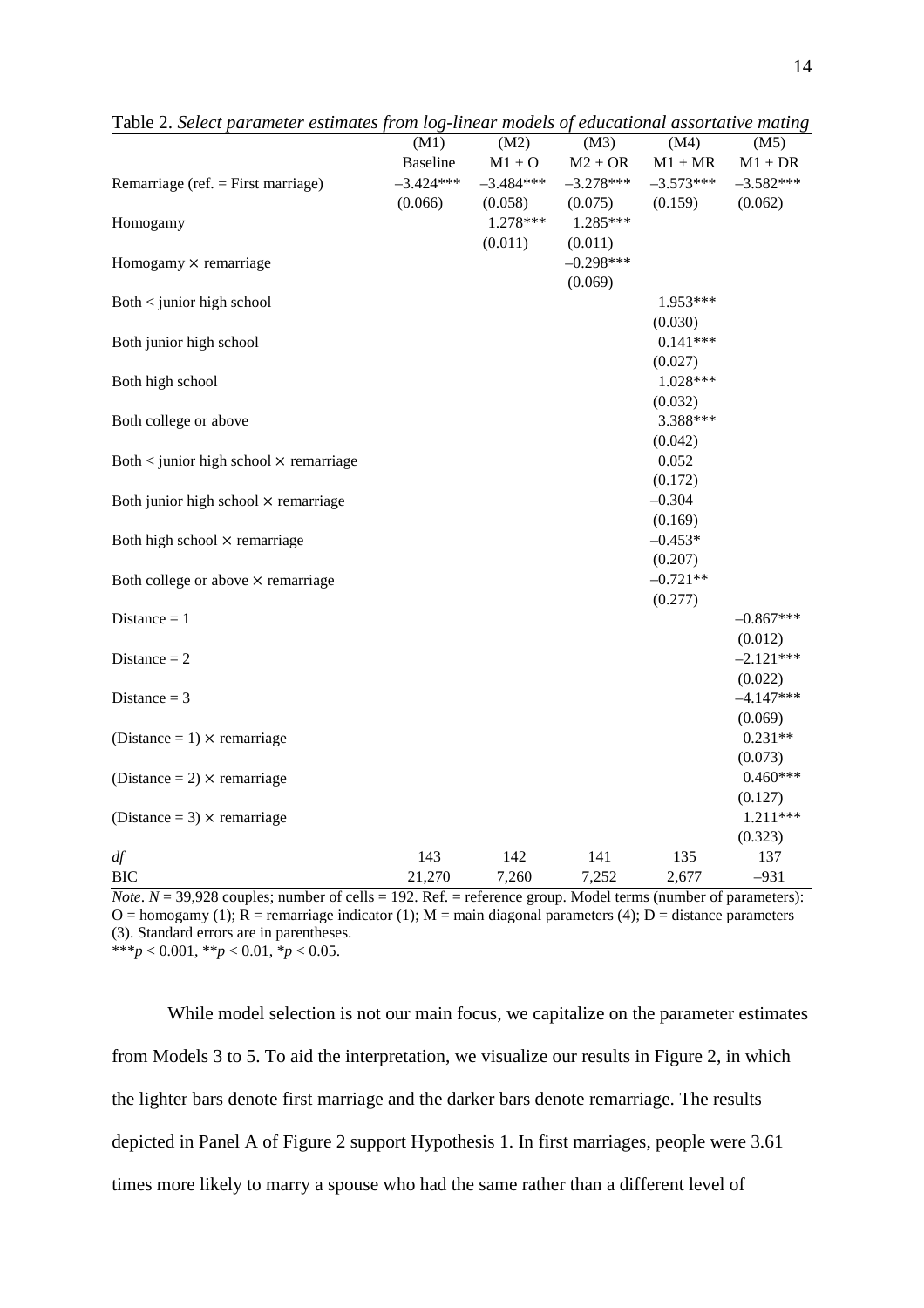education ( $exp(1.285)$ ,  $p < 0.001$ ). By contrast, the odds of educational homogamy were only 2.68 times greater than the odds of educational heterogamy in remarriages (exp(1.285– 0.298),  $p < 0.001$ ). The likelihood of educational homogamy was significantly lower in remarriages than in first marriages ( $b = -0.298$ ,  $p < 0.001$ ).





 $\Box$  First Marriage  $\Box$  Remarriage

Panel B of Figure 2 shows that when the odds of homogamy were allowed to vary by educational level, educational homogamy in which both spouses had high school education or above was significantly more likely to occur in first than in higher-order marriages. The greatest difference was noted among the college-educated: The odds of educational homogamy involving two college-educated spouses were almost 30 times higher than the odds of educational heterogamy in first marriages ( $exp(3.388)$ ,  $p < 0.001$ ). By contrast, the corresponding figure was only 14 times in remarriages ( $exp(3.388 - 0.721)$ ,  $p < 0.001$ ).

Panel C of Figure 2 depicts the results based on distance parameters in Model 5. Compared with marrying within their educational groups, individuals in first marriages were 42% as likely to marry a spouse whose educational attainment differed from their own by one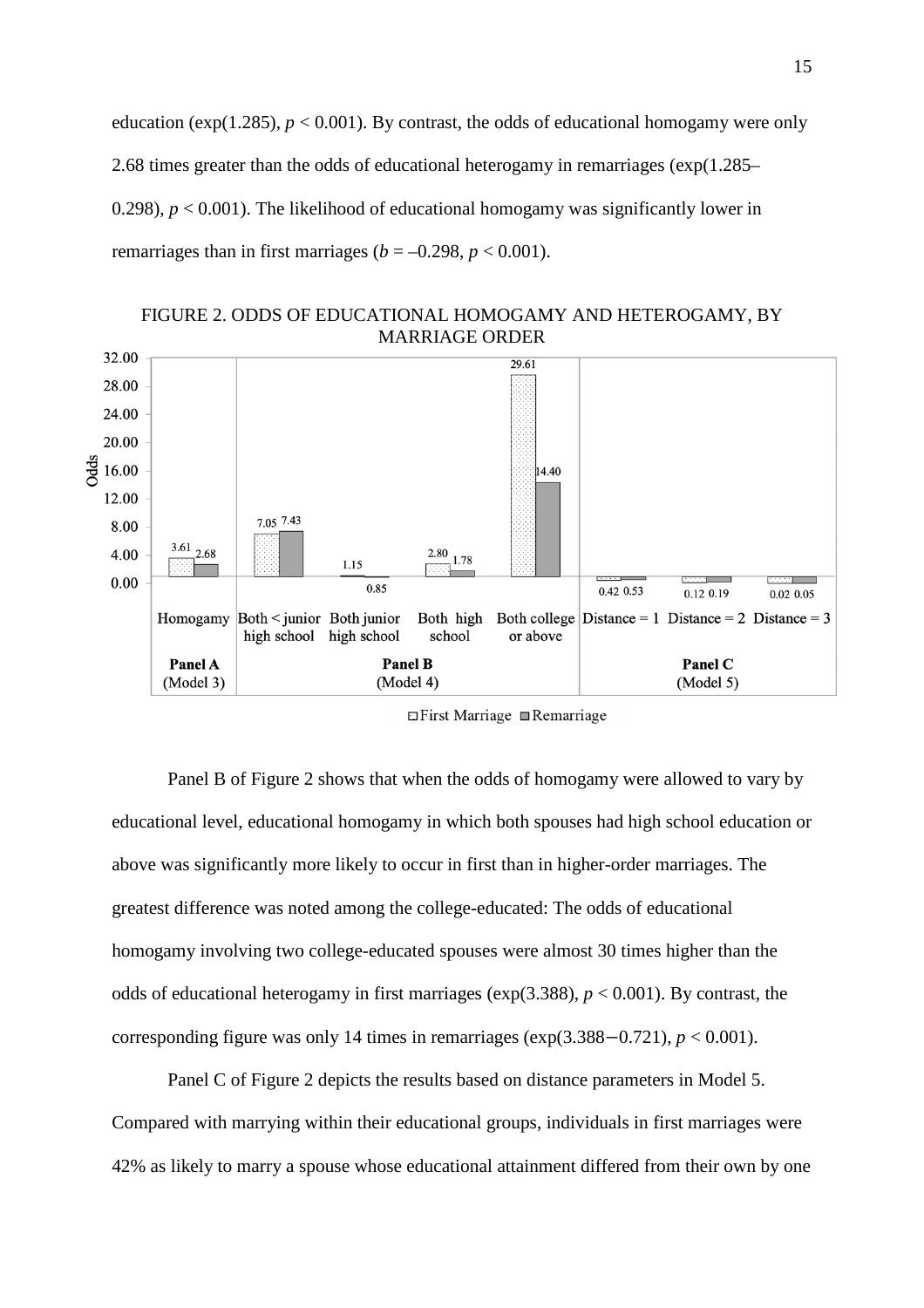level (exp( $-0.867$ ),  $p < 0.001$ ), whereas those in remarriages were 53% as likely to do so (exp( $-0.867 + 0.231$ ),  $p < 0.001$ ). In general, individuals were highly unlikely to marry spouses with substantially different levels of education (i.e., two or three levels of difference). Nevertheless, relative to educational homogamy, the likelihood of educational heterogamy crossing two or three levels of difference was still significantly higher in remarriages than in first marriages (two-level difference: 19% in remarriage vs. 12% in first marriage; three-level difference: 5% in remarriage vs. 2% in first marriage).

Taken together, our three specifications of educational assortative mating parameters consistently supported Hypothesis 1 in indicating that the degree to which individuals marry outside their own educational groups was higher in higher-order than in first marriages.

## *Age Assortative Mating*

Table 3 describes the key variables used in the analysis of age pairing, by the respondents' gender and marriage order. For both women and men, the mean age gap was larger in remarriages than in first marriages. On average, remarried men were 4.58 years older than their wives, and the corresponding age gap was 1.72 years for first-married men ( $t = 21.81$ ,  $p$ ) < 0.001). Similarly, on average, remarried and first-married women were younger than their husbands by 3.2 years and 1.95 years, respectively  $(t = 9.94, p < 0.001)$ .

After recoding the husband-wife age gap measure into five categories, we found that consistent with Hypothesis 2, the percentage of age homogamy (i.e.,  $[-2, 2]$ ) was much higher in first marriages than in remarriages, for both men (63.73% vs. 33.15%) and women (61.67% vs. 36.92%). In contrast, large spousal age gaps were more prevalent in higher-order than in first marriages. For example, the proportion of remarried men who were older than their wives by 11 to 34 years (15.08%) was 14 times larger than that of first-married men  $(1.06\%)$ .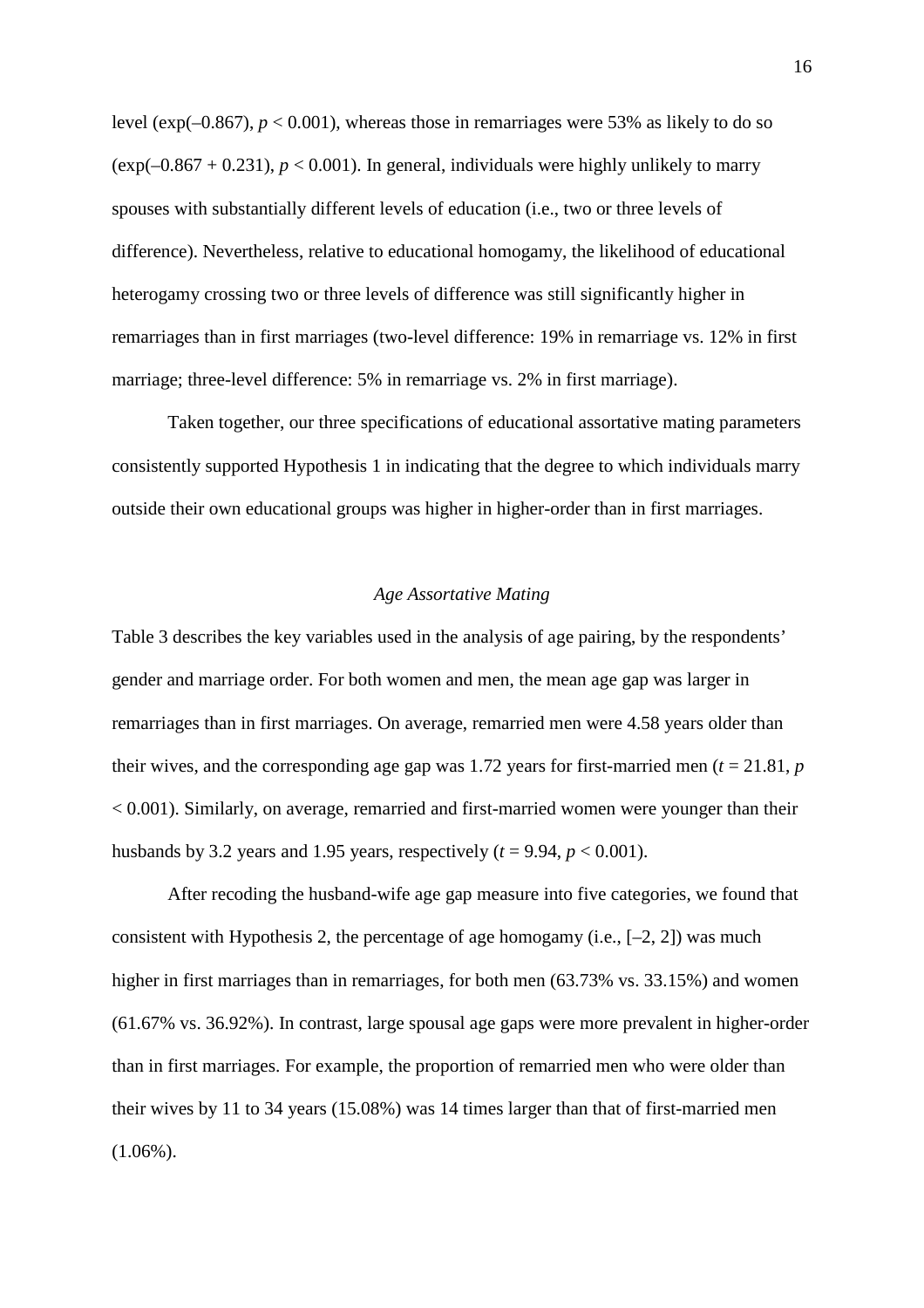|                                     | Men            |            |                | Women      |  |
|-------------------------------------|----------------|------------|----------------|------------|--|
|                                     | First marriage | Remarriage | First marriage | Remarriage |  |
| Husband-wife age gap                | 1.72           | 4.58       | 1.95           | 3.20       |  |
|                                     | (2.91)         | (5.52)     | (3.14)         | (5.70)     |  |
| Husband-wife age gap categories (%) |                |            |                |            |  |
| $[-34, -3]$                         | 3.79           | 6.33       | 3.29           | 12.15      |  |
| $[-2, 2]$                           | 63.73          | 33.15      | 61.67          | 36.92      |  |
| [3, 5]                              | 23.68          | 20.30      | 24.67          | 21.50      |  |
| [6, 10]                             | 7.74           | 25.14      | 8.86           | 19.31      |  |
| [11, 34]                            | 1.06           | 15.08      | 1.51           | 10.12      |  |
| Age at marriage                     | 24.49          | 37.29      | 22.64          | 35.26      |  |
|                                     | (3.68)         | (8.77)     | (3.14)         | (7.80)     |  |
| Urban $(\%)$                        | 52.31          | 63.50      | 52.20          | 53.58      |  |
| $N$ (individuals)                   | 22,637         | 537        | 24,921         | 642        |  |

Table 3. *Descriptive statistics for variables used in the analysis of age assortative mating, by marriage order and gender*

*Note*. Age gap was calculated by subtracting wife's age from husband's age.  $N = 48,737$  [*N* (2011 CGSS) = 3,570; *N* (2012 CGSS) = 7,432; *N* (2013 CGSS) = 7,189; *N* (2015 CGSS) = 6,453; *N* (2010 CFPS) = 20,062; *N*  $(2012 \text{ CFR}) = 4.031$ . Standard deviations are in parentheses.

Our results also confirm that first marriages and remarriages tended to take place at different life-course stages. For men, the average age at first marriage was around 24 years, whereas the mean age at remarriage was 37 years. Women's mean ages at first marriage and remarriage were 23 years and 35 years, respectively. As spousal age gap may vary by marital timing (England & McClintock, 2009), it is crucial to control for age at marriage in order to estimate the net association between marriage order and age-gap categories.

In Table 4, we present the results of age assortative mating from multinomial logit regression models. The results supported Hypothesis 2 that age homogamy was less likely in remarriages than in first marriages. Compared with marrying a similarly-aged spouse (i.e., the husband-wife age gap between –2 and 2), previously-married men were more likely than never-married men to marry a much older wife and less likely to marry a much younger wife. Holding constant age at marriage, urban/rural area, and data source, the odds for remarried men to marry an older wife, relative to age homogamy, were 5 times higher than the odds for first-married men to do so ( $exp(1.695)$ ,  $p < 0.001$ ). Although the descriptive results in Table 3 showed that a higher proportion of remarried than first-married men married a wife who was younger by 6 or more years, the results from the multinomial logit models showed the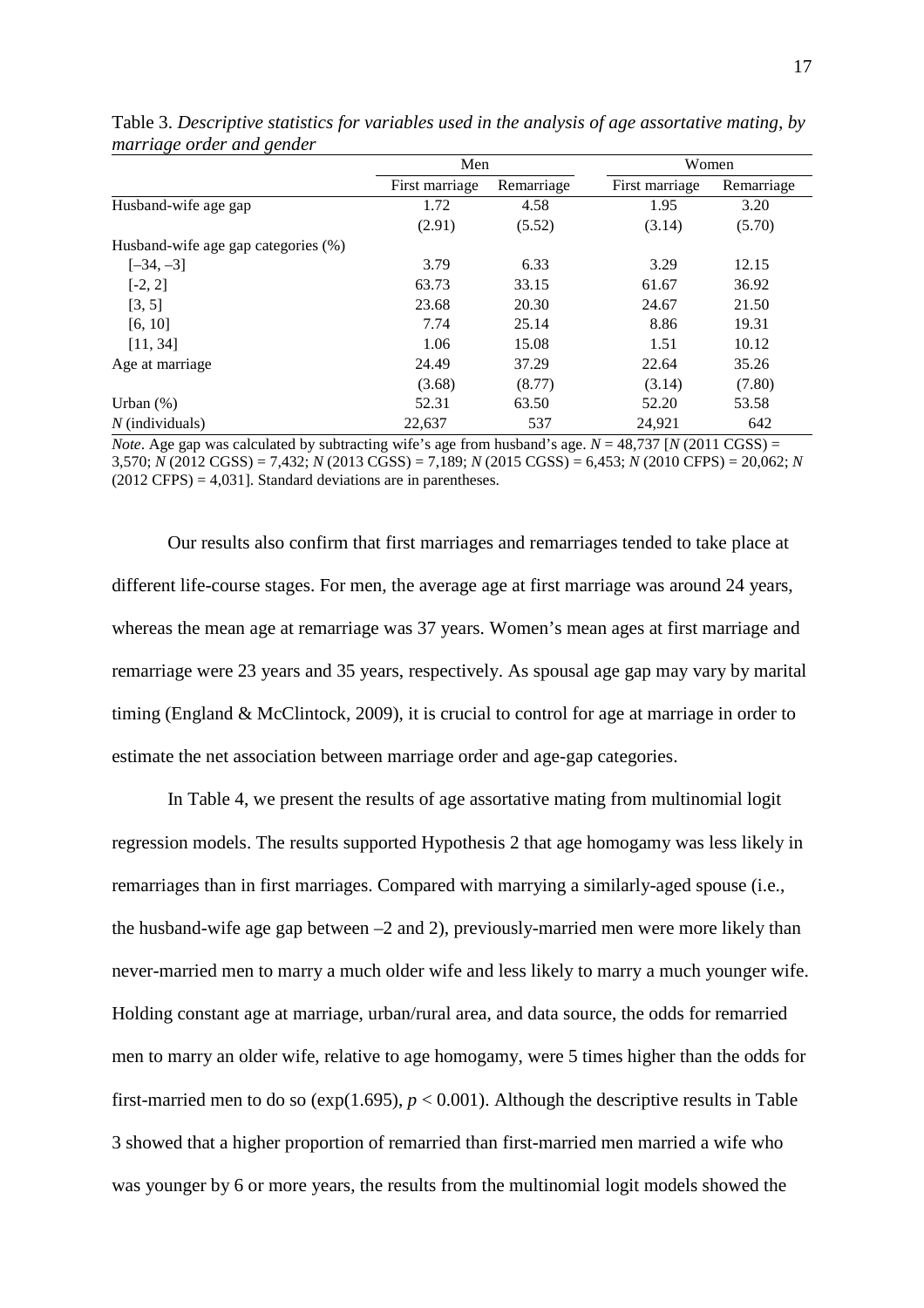| opposite. Compared with age homogamy, remarried men were $47\%$ (1 – $\exp(-0.628)$ ), 52%         |
|----------------------------------------------------------------------------------------------------|
| $(1 - \exp(-0.724))$ , and 65% $(1 - \exp(-1.064))$ less likely than first-married men to be older |
| than their wives by $3-5$ years, $6-10$ years, and $11-34$ years, respectively. This was in part   |
| because we controlled for age at marriage in our regression models. It is important to             |
| examine age pairing net of age at marriage because men tend to marry further down in age           |
| when they marry later (England & McClintock, 2009), and remarriages tend to take place             |
| much later in life than first marriages. We will elaborate on the implications of this finding in  |
| the discussion section.                                                                            |

Husband younger than wife Husband older than wife Age gap  $[-34, -3]$  $(ref. = [-2, 2])$ Age gap [3, 5] Age gap [6, 10] Age gap [11, 34]  $(ref. = [-2, 2])$   $(ref. = [-2, 2])$  $(ref. = [-2, 2])$ **Men** Remarriage (ref. = First marriage) 1.695\*\*\* –0.628\*\*\* –0.724\*\*\* –1.064\*\*\*  $(0.289)$   $(0.163)$   $(0.183)$   $(0.247)$ <br>  $-0.087***$   $0.163***$   $0.376***$   $0.639*$ Age at marriage  $-0.087***$  0.163\*\*\* 0.376\*\*\* 0.639\*\*\*  $(0.013)$   $(0.008)$   $(0.009)$   $(0.025)$ Squared age at marriage  $0.005***$   $-0.010***$   $-0.019***$   $-0.023***$  $(0.001)$   $(0.001)$   $(0.001)$   $(0.002)$ Urban 0.033 –0.432\*\*\* –1.042\*\*\* –1.145\*\*\*  $(0.076)$   $(0.035)$   $(0.060)$   $(0.146)$ Constant  $-3.791***$   $0.465***$   $0.402**$   $-1.506***$  $(0.192)$   $(0.075)$   $(0.124)$   $(0.270)$ **Women** Remarriage (ref. = First marriage)  $-0.481^*$  0.999\*\*\* 2.131\*\*\* 3.282\*\*\*  $(0.197)$   $(0.159)$   $(0.186)$   $(0.268)$ Age at marriage  $0.215***$   $-0.055***$   $-0.075***$   $-0.079***$  $(0.011)$   $(0.010)$   $(0.012)$   $(0.017)$ Squared age at marriage  $-0.009***$   $0.008***$  0.010\*\*\* 0.010\*\*\*  $(0.001)$   $(0.001)$   $(0.001)$   $(0.001)$ Urban –0.914\*\*\* 0.329\*\*\* 0.156\*\*\* 0.361\*\*\*  $(0.078)$   $(0.032)$   $(0.047)$   $(0.103)$ Constant  $-0.932***$   $-2.048***$   $-3.441***$   $-5.185***$  $(0.153)$   $(0.078)$   $(0.119)$   $(0.259)$ 

Table 4. *Multinomial logit regression results of age assortative mating, by gender*

*Note*. ref. = reference group. Robust standard errors are in parentheses. Age at marriage was centered at 30 years. Both models controlled for dummy indicators of data source; for brevity, we do not present their coefficients here, but full models are available upon request.

\*\*\**p* < 0.001, \*\**p* < 0.01, \**p* < 0.05.

Compared with those marrying a similarly-aged husband, previously-married women were more likely than never-married women to be paired with an older husband, but less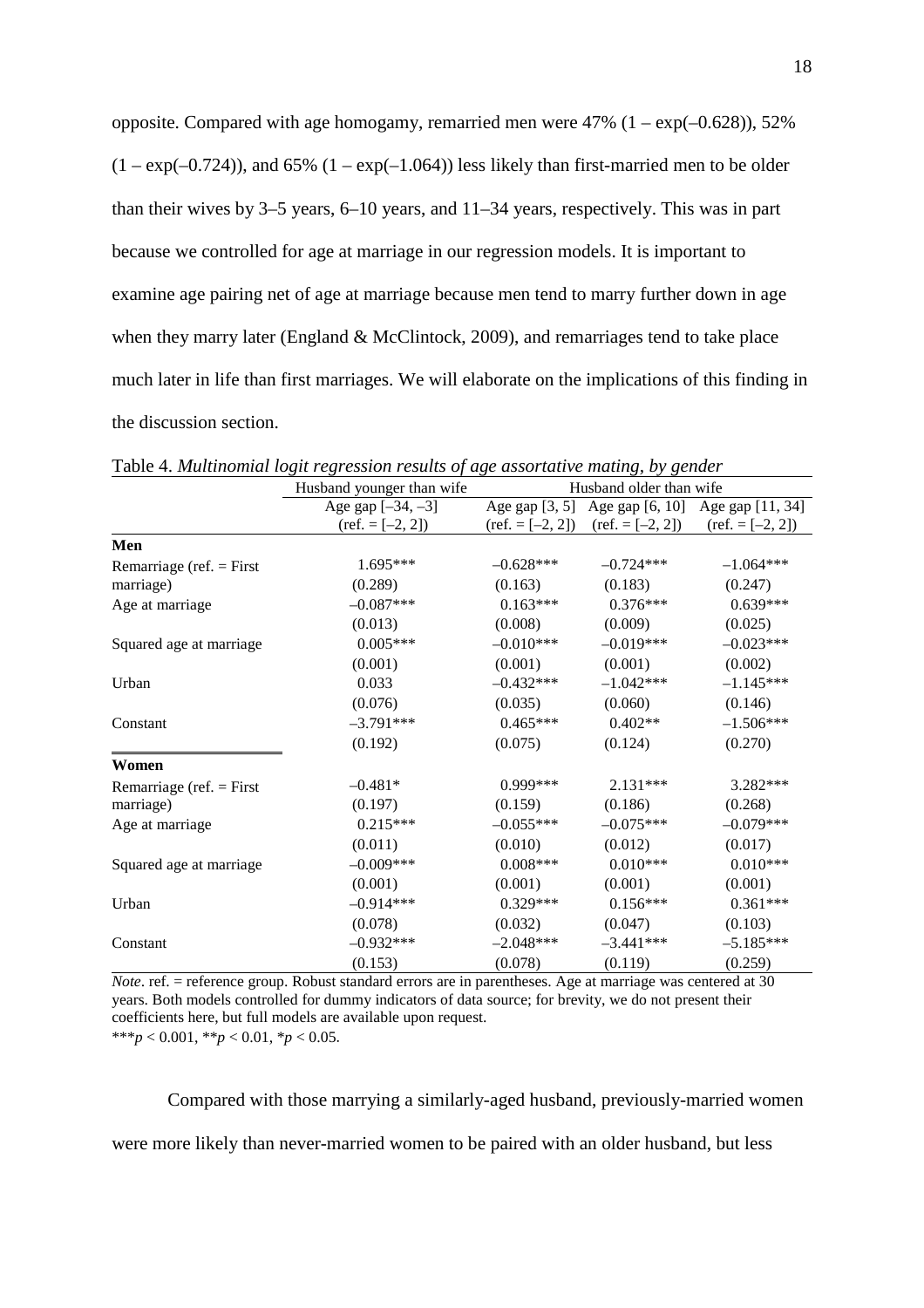likely than the latter to marry a younger husband. Holding constant the control variables, the odds of remarried women marrying a younger husband by 3 years or more, relative to age homogamy, were 38% lower than the odds of first-married women doing so  $(1 - \exp(-0.481))$ ,  $p < 0.05$ ). Conversely, compared with age homogamy, the odds of remarried women marrying an older husband by 3–5 years, 6–10 years, and 11 years or more were 2.7 times  $(exp(0.999))$ , 8.4 times  $(exp(2.131))$  and 26.6 times  $(exp(3.282))$ , respectively, higher than the corresponding odds for first-married women (for all three,  $p < 0.001$ ).

### DISCUSSION

The rapid and sizable increase in the number of remarriages has become a characterizing feature of the familial institution and demographic transition in contemporary China (Wang & Zhou, 2010). However, little is known about assortative mating patterns in remarriage or how the patterns may differ from those observed in first marriage. As a result, a number of important questions are left unanswered. Is remarriage an "incomplete" institution that is regulated to a lesser extent by the rules underlying first marriages in China, as posited by Cherlin when theorizing about American families (1978, 2004)? Does assortative mating in remarriage mitigate social inequality by enabling individuals to cross social boundaries or exacerbate inequality by reinforcing socioeconomic segregation over and above first marriages? Analyzing up-to-date data from nationally representative surveys in China, we have answered these questions by comparing assortative mating with respect to education and age between first and higher-order marriages.

Our results reflect critically on the construct of marriage as a social institution. We found that in China, both educational and age homogamy were weaker in remarriages than in first marriages, which was consistent with prior research situated in Western countries (Qian & Lichter, 2018; Shehan et al., 1991). Although Cherlin's argument (1978, 2004) that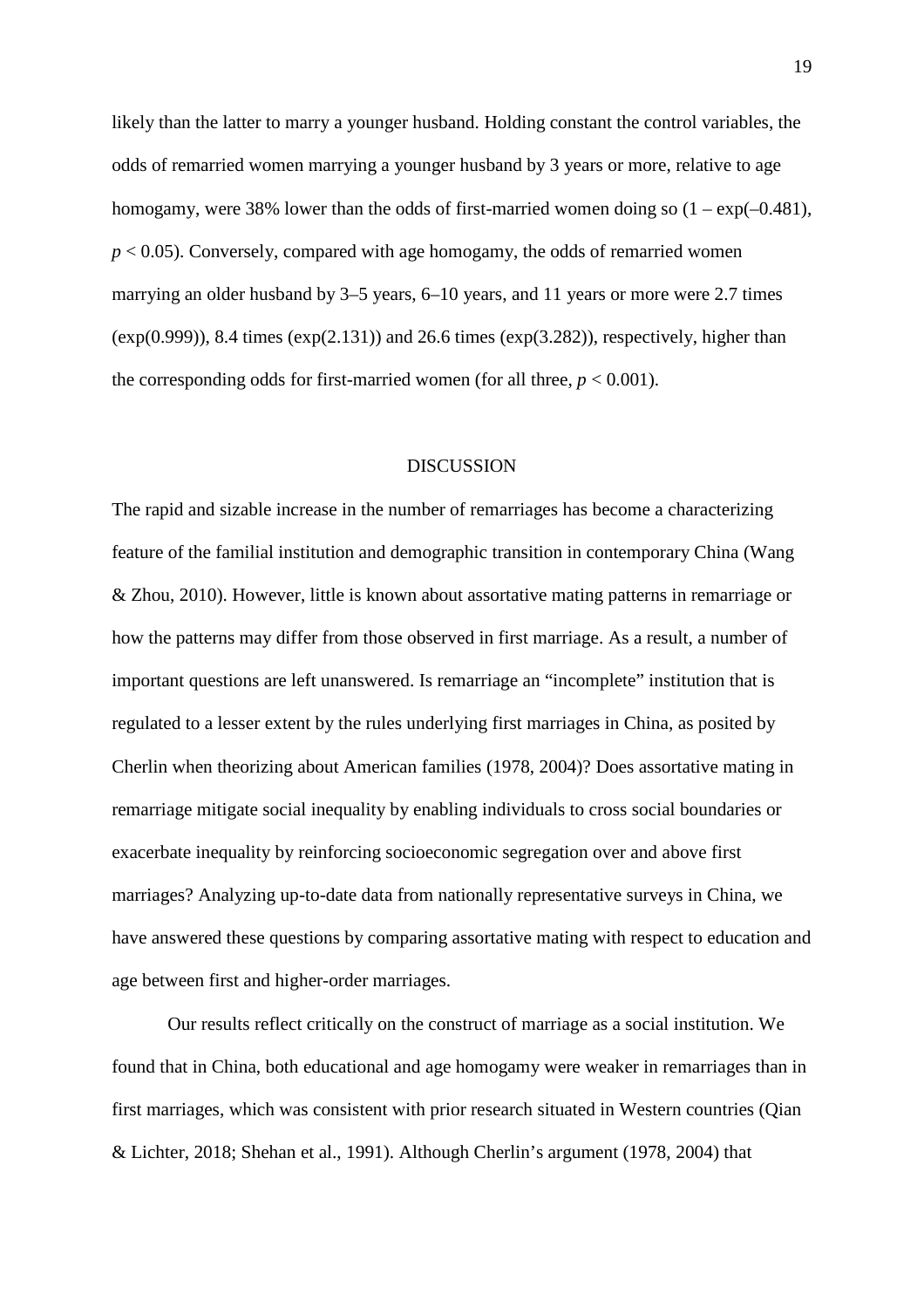remarriage is an "incomplete" institution applied mainly to differential behaviors and family interactions within first marriages and remarriages, our findings complement this argument by showing that remarriage is also incompletely institutionalized because the rules and norms that regulate mate selection in first marriage are less salient in configuring assortative mating patterns in remarriage. Additionally, we demonstrate that the differential assortative mating patterns by marriage order also differed between the education and age dimensions. While the pattern of educational pairing was more *diverse* in remarriages than in first marriages, people were *uniformly* more likely to marry an older spouse in remarriages than in first marriages. Thus, the results underscore the importance of considering assortative mating as plural processes in which the preference-opportunity structure that shapes assortative mating patterns operates along multiple dimensions.

This research offers new insights into the role played by the education institutions in shaping mate selection and social inequality in China. Our results suggest that educational institution (i.e., site for match-making) and individual life course (i.e., marital timing) jointly shape assortative mating patterns in first and higher-order marriages. As many previouslymarried people were in later life stages, it was unlikely that they met their remarriage partners in schools (Mare, 1991). Whilst education signifies economic potential in the first-marriage market, individuals' socioeconomic status may be more evident from their occupation, income and wealth rather than education in the remarriage market (Shafer, 2013b). Moreover, since previously-married people tend to face a more limited pool of available partners, they often have to cast a wider net to secure a remarriage partner (Qian & Lichter, 2018). Indeed, we found that individuals were more likely to marry outside their own educational groups in remarriages than in first marriages. With the rise of remarriages in China (Wang & Zhou, 2010), more people may marry across educational boundaries, which may help reduce the social distance between educational groups and mitigate economic inequality arising from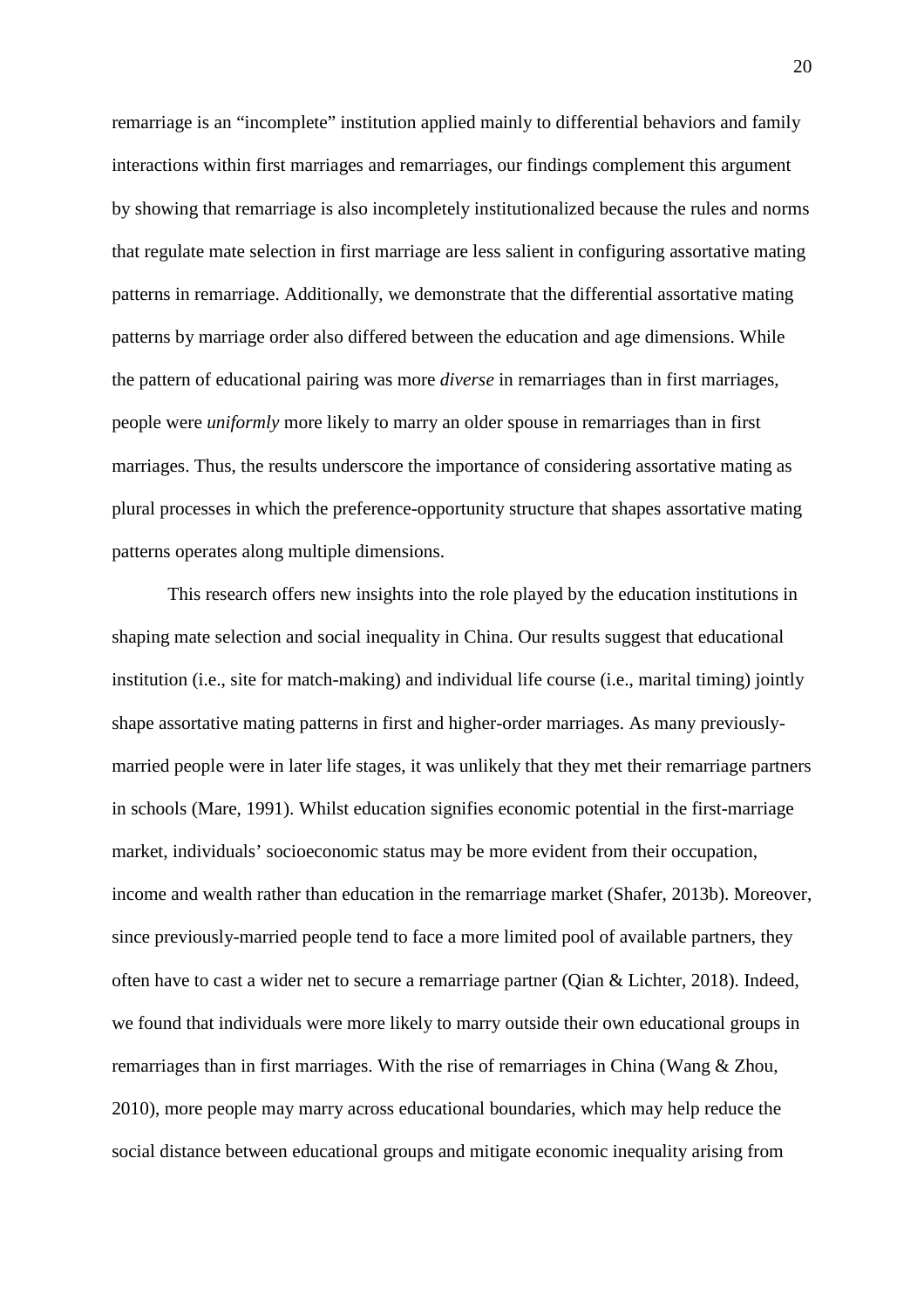educational assortative mating (Choi & Tienda, 2017; Hu & Qian, 2015).

Our findings suggest that marital sorting on age may have different operative mechanisms in first and higher-order marriages. In line with previous research, we found age homogamy to be prevalent in first marriages (Qian & Qian, 2014). Prior research also showed that men tended to marry further down in age later in the life course, largely due to their preference for youth and the gendered double standard of aging (England & McClintock, 2009; Gelissen, 2004). We advance this observation by noting that the tendency for previously-married men to marry down in age may be an artifact of remarriages occurring at older ages. We found that net of age at marriage, previously-married men were less likely than never-married men to marry a much younger wife but more likely to marry an older wife. Marital history may play a crucial role in determining the degree to which men can fulfill their preference for a young wife, as the negative stigmatization of marital dissolution inhibits previously-married men from finding a younger wife to marry. Similarly, previouslymarried women are disadvantaged relative to their never-married counterparts, due to the social stigma attached to divorce and widowhood (Hu  $&$  To, 2018). Women's young age relative to that of their potential husbands is a valuable resource in the marriage market (England & McClintock, 2009). Therefore, not surprisingly, previously-married women were particularly likely to marry much older men in remarriage, perhaps to compensate for their unfavorable marital history. Taken together, our results suggest that marriage order can be a resource for the never married and a disadvantage for the previously married. Therefore, the normative values and social stigma attached to marital history play an influential role in shaping assortative mating patterns.

This study is subject to several limitations. First, due to the lack of data on spouses' marriage order, we were unable to distinguish mixed-order marriages. This prevented us from testing whether never-married people may exchange their marriage order (i.e., the status of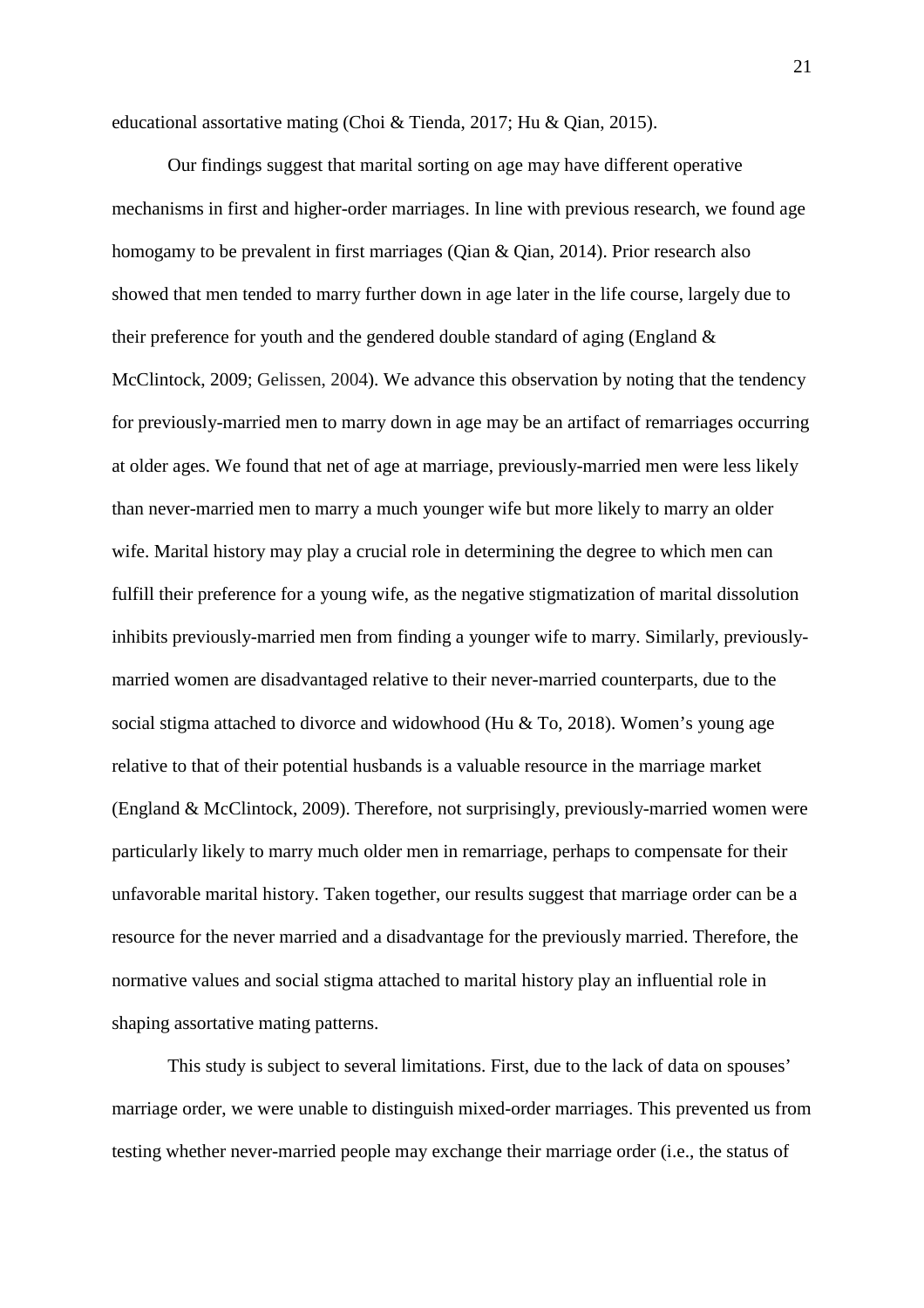being never married) for favorable socioeconomic resources when marrying a previouslymarried spouse, as Qian and Lichter (2018) reported in their study of American couples. Second, divorce and widowhood entail different relational dynamics with children and spouse from previous marriages (Cherlin, 1978; Hu & To, 2018). Due to data limitations, we were not able to differentiate between the two distinct pathways leading into remarriage, but this should be a key agenda for future research. Third, due to a lack of detailed information on spouses' traits at the time of marriage, our analysis necessarily focused on less timesensitive traits such as education and spousal age gap. Lastly, our analysis compared assortative mating patterns between first-married and remarried populations, but not between the first and higher-order marriages experienced by the same individuals.

This is the first study that has compared assortative mating patterns between first marriages and remarriages in China. Given that a rising number of remarriages has become a major feature of family and demographic change in both the East and the West (Cherlin, 2004; Raymo et al., 2015; Wang & Zhou, 2010), we highlight the need for systematic theoretical developments and further empirical research to better understand the distinctive nature of remarriage. Due to the scarcity of fine-grained data on remarried people, our empirical investigation had to rely on the efforts of pooling six waves of data from two largescale national surveys. It is pivotal to collect rich longitudinal data from large samples of remarried couples in China. Such data will allow us to follow people through distinct life course trajectories and marital histories and also to examine the ways in which a broader range of attributes such as income, *hukou* status, and occupation shape the preferenceopportunity structure of remarriage.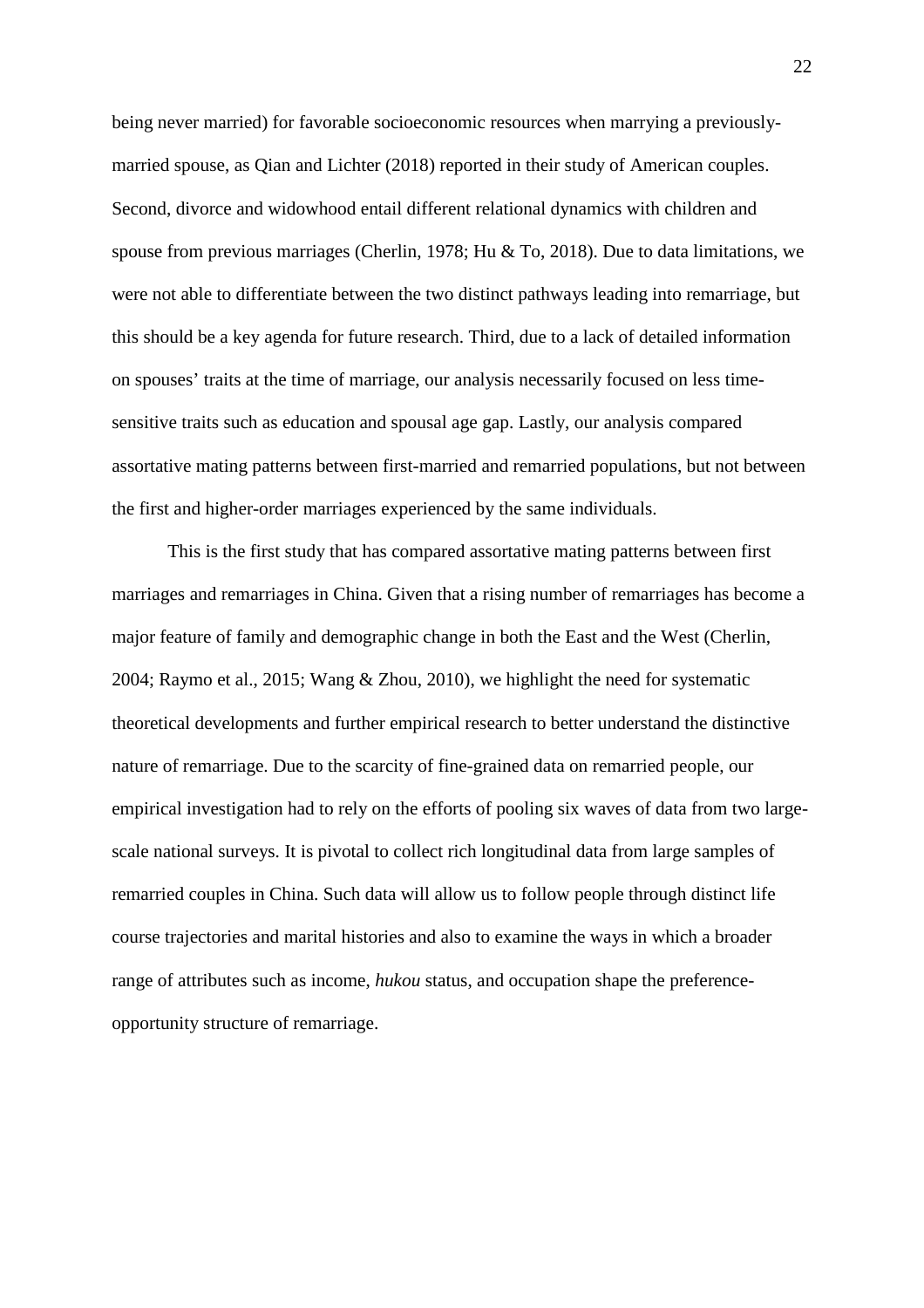#### REFERENCES

Becker, G. S. (1981). *A treatise on the family*. Cambridge, MA: Harvard University Press.

- Blossfeld, H. P. (2009). Educational assortative marriage in comparative perspective. *Annual Review of Sociology*, *35*, 513–530.
- Bruze, G. (2011). Marriage choices of movie stars: Does spouse's education matter? *Journal of Human Capital, 5*(1), 1-28.
- Buss, D. M., Shackelford, T. K., Kirkpatrick, L. A., & Larsen, R. J. (2001). A half century of mate preferences: The cultural evolution of values. *Journal of Marriage and Family*, *63*(2), 491–503.
- Cameron, A. C., & Miller, D. L. (2015). A practitioner's guide to cluster-robust inference*. Journal of Human Resources*, *50*(2), 317–372.
- Cherlin, A. (1978). Remarriage as an incomplete institution. *American Journal of Sociology*, *84*(3), 634–650.
- Cherlin, A. J. (2004). The deinstitutionalization of American marriage. *Journal of Marriage and Family*, *66*(4), 848–861.
- China Statistics Yearbook. (2017). Table 22–25: Marriage services statistics. Accessed online on July 21, 2018: http://www.stats.gov.cn/tjsj/ndsj/2017/indexch.htm
- Choi, K. H., & Tienda, M. (2017). Boundary crossing in first marriage and remarriage. *Social Science Research*, *62*, 305–316.
- England, P., & McClintock, E. A. (2009). The gendered double standard of aging in US marriage markets. *Population and Development Review*, 35(4), 797–816.
- Gelissen, J. (2004). Assortative mating after divorce: A test of two competing hypotheses using marginal models. *Social Science Research*, *33*(3), 361–384.
- Han, H. (2010). Trends in educational assortative marriage in China from 1970 to 2000. *Demographic Research*, *22*, 733–770.
- Higgins, L. T., Zheng, M., Liu, Y., & Sun, C. H. (2002). Attitudes to marriage and sexual behaviors: A survey of gender and culture differences in China and United Kingdom. *Sex Roles*, *46*(3–4), 75–89.
- Hu, A., & Qian, Z. (2015). Educational homogamy and earnings inequality of married couples: Urban China, 1988–2007. *Research in Social Stratification and Mobility*, *40*,  $1-15.$
- Hu, Y., & To, S. (2018). Family relations and remarriage post-divorce and post-widowhood in China. *Journal of Family Issues*, *39*(8), 2286–2310.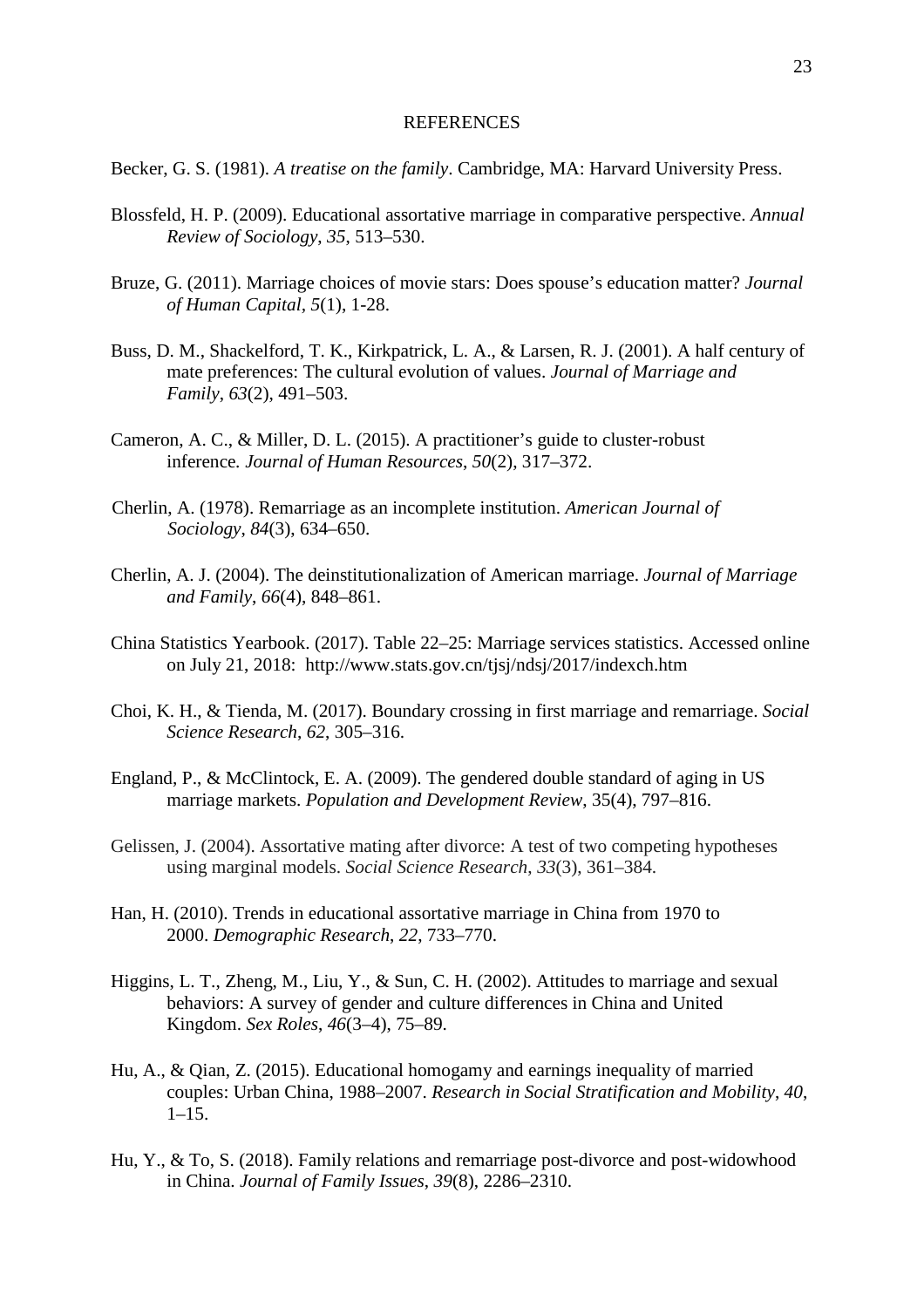- Hu, Y., & Scott, J. (2016). Family and gender values in China: Generational, geographic, and gender differences. *Journal of Family Issues*, *37*(9), 1267–1293.
- Huang, Y. (2012). Remarriage, gender, and life course in contemporary inland rural China. *Journal of Comparative Family Studies*, *43*(2), 313–330.
- Ji, Y. (2015). Between tradition and modernity: "Leftover" women in Shanghai. *Journal of Marriage and Family*, *77*(5), 1057–1073.
- Kalmijn, M. (1998). Intermarriage and homogamy: Causes, patterns, trends. *Annual Review of Sociology*, *24*, 395–421.
- Kalmijn, M. (2010). Educational inequality, homogamy, and status exchange in black-white intermarriage: A comment on Rosenfeld. *American Journal of Sociology*, *115*(4), 1252–1263.
- Mare, R. D. (1991). Five decades of educational assortative mating. *American Sociological Review*, *56*(1), 15–32.
- Mu, Z., & Xie, Y. (2014). Marital age homogamy in China: A reversal of trend in the reform era? *Social Science Research*, *44*, 141–157.
- National Center for Health Statistics. (2017). *Provisional number of divorces and annulments and rate: United States, 2000-2016.* Accessed online on July 20, 2018: https://www.cdc.gov/nchs/data/dvs/national\_marriage\_divorce\_rates\_00-16.pdf
- Oppenheimer, V. K. (1988). A theory of marriage timing. *American Journal of Sociology*, *94*(3), 563–591.
- Poppel, F. V., Liefbroer, A. C., Vermunt, J. K., & Smeenk, W. (2001). Love, necessity and opportunity: changing patterns of marital age homogamy in the Netherlands, 1850– 1993. *Population Studies*, *55*(1), 113.
- Qian, Z., & Lichter, D. T. (2018). Marriage markets and intermarriage: Exchange in first marriages and remarriages. *Demography*, 1–27. Online first: https://doi.org/10.1007/s13524-018-0671-x
- Qian, Z., & Preston, S. H. (1993). Changes in American marriage, 1972 to 1987: Availability and forces of attraction by age and education. *American Sociological Review*, 58(4), 482–495.
- Qian, Z. (1997). Breaking the racial barriers: Variations in interracial marriage between 1980 and 1990. *Demography, 34*(2), 263-276.
- Qian, Z. (1998). Changes in assortative mating: The impact of age and education, 1970– 1890. *Demography*, *35*(3), 279-292.